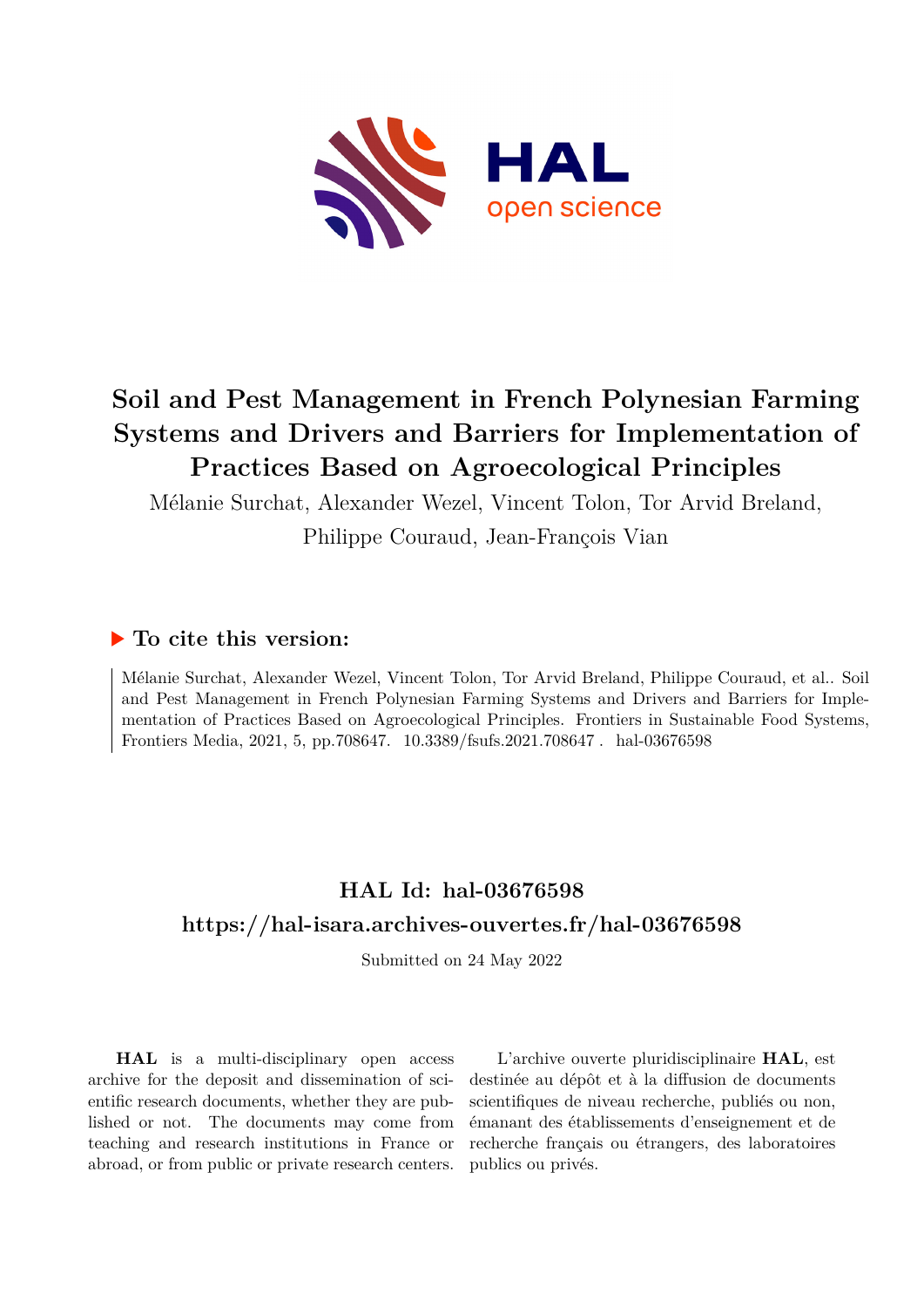



# [Soil and Pest Management in French](https://www.frontiersin.org/articles/10.3389/fsufs.2021.708647/full) Polynesian Farming Systems and Drivers and Barriers for Implementation of Practices Based on Agroecological Principles

Mélanie Surchat<sup>1\*</sup>, Alexander Wezel<sup>1</sup>, Vincent Tolon<sup>1</sup>, Tor Arvid Breland<sup>2</sup>, Philippe Couraud<sup>3</sup> and Jean-François Vian<sup>1</sup>

<sup>1</sup> Isara, AgroSchool for Life, Agroecology and Environment Research Unit, Lyon, France, <sup>2</sup> Department of Plant Sciences, Faculty of Biosciences, Norwegian University of Life Sciences, Ås, Norway, <sup>3</sup> DAG, Direction de l'Agriculture, Pape'ete, French Polynesia

#### **OPEN ACCESS**

#### Edited by:

Joji Muramoto, University of California, Santa Cruz, United States

#### Reviewed by:

Christopher Bacon, Santa Clara University, United States Ilias Travlos, Agricultural University of Athens, Greece

> \*Correspondence: Mélanie Surchat [msurchat@ethz.ch](mailto:msurchat@ethz.ch)

#### Specialty section:

This article was submitted to Agroecology and Ecosystem Services, a section of the journal Frontiers in Sustainable Food Systems

> Received: 12 May 2021 Accepted: 06 July 2021 Published: 04 August 2021

#### Citation:

Surchat M, Wezel A, Tolon V, Breland TA, Couraud P and Vian J-F (2021) Soil and Pest Management in French Polynesian Farming Systems and Drivers and Barriers for Implementation of Practices Based on Agroecological Principles. Front. Sustain. Food Syst. 5:708647. doi: [10.3389/fsufs.2021.708647](https://doi.org/10.3389/fsufs.2021.708647)

In the context of climate change, French Polynesia is committed to increasing qualitatively and quantitatively local food production. In this regard, agroecology is perceived as a sustainable pathway to improve farming practices. This article proposes first a theoretical framework to analyze the proximity of farmers' management to agroecological principles. Second, it describes the current use of agroecological pest and soil management practices by French Polynesian farmers. And third, it explains which agronomic and socio-economic factors drive the implementation of agroecological practices. For this, qualitative interviews were conducted with 32 farmers on three islands, and statistical analyses were carried for correlation between the use of practices and socio-economic variables. Results show that French Polynesian farmers implement different soil and pest management practices that are in line with agroecological principles. Farmers scored better in terms of pest management with high plant diversity, implementation of crop rotations, and mechanical weed management. There is a significant influence of the "cropping system" and the "production system" (organic, integrated, and conventional) on the use of practices as well as proximity to agroecological principles. Identified pathways for an agroecological transition are implementing farmer to farmer knowledge exchange, farmer networks, and farm demonstrations as well as training of extension services staff.

Keywords: transition pathways, agroecological practices, agroecology, innovation tracking, organic agriculture, Tahiti

# INTRODUCTION

French Polynesia faces major challenges for future development because of expected climate change impacts with rising sea levels, coral bleaching that threatens fisheries and natural barriers against heavy storms, and loss of endemic species linked to the loss of insular habitats [\(Bellard et al.,](#page-14-0) [2013;](#page-14-0) [Communauté du Pacifique Sud, 2017\)](#page-14-1). In addition, its geographical remoteness—with 116 islands isolated in the middle of the Pacific Ocean—leads to challenging trade relations with other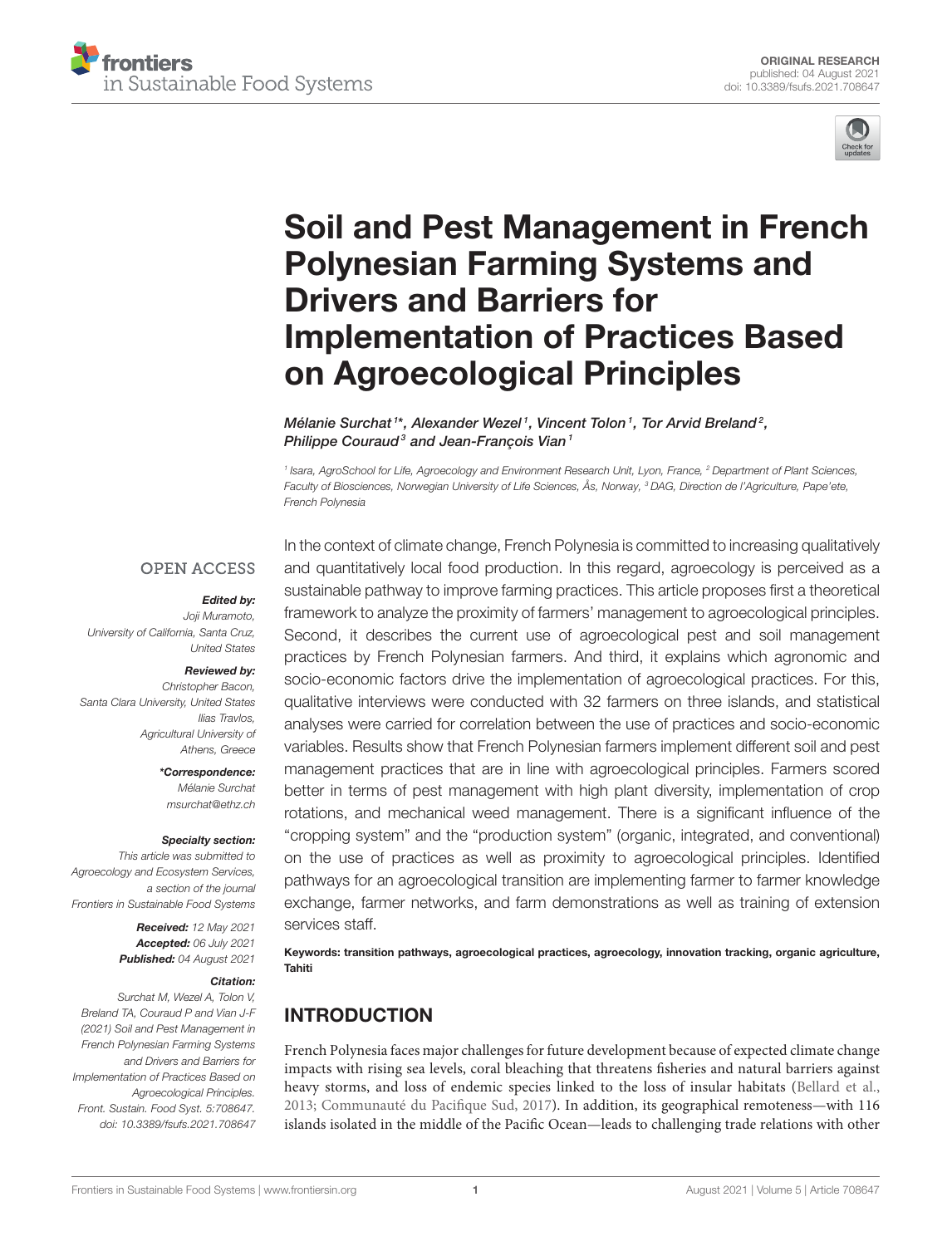countries. In the context of peak oil, food security could be threatened, as French Polynesian inhabitants are heavily dependent on food imports. Furthermore, there are general constraints to be addressed in terms of local agricultural development such as the lack of arable land linked to challenging topography on the volcanic islands, poor soils on the atolls, issues of land ownership, and lack of structuring of the food sector, with an important flow of agricultural products sold on informal markets, e.g., in the streets [\(Institut d'émission d'outre-mer,](#page-14-2) [2017\)](#page-14-2).

Agricultural land covers 9% of the terrestrial surface of the country, representing the equivalent of 39,000 ha; 74% of this land is covered by coconut plantations, 18% by pastures, and 8% by crops [\(Service du Développement Rural, 2012\)](#page-15-0). In terms of tonnage, copra represents 27% of the total agricultural production, vegetables [1](#page-2-0)7%, fruit 16%, and traditional crops $^{\rm l}$  3% [\(Institut d'émission d'outre-mer, 2017\)](#page-14-2). Agriculture in French Polynesia is based on a poorly structured family farming model, consisting of small polyculture farms, with 48% of the holdings producing on <0.5 hectares (Service du Développement Rural, [2012\)](#page-15-0). Overall, farmers have little education and 90% of them have not received agricultural training (Service du Développement Rural, [2012\)](#page-15-0).

In 2015, 41% of the vegetable and 67% of the fruit consumption was produced locally, meaning that two out of three vegetables are imported [\(Institut d'émission d'outre-mer,](#page-14-2) [2017\)](#page-14-2). The prices are regulated by the administrative law n◦ 2004- 192 from the 27.02.2004 [\(LEGIFRANCE, 2004\)](#page-14-3), relating to the status of autonomy of French Polynesia toward France. This means that the local government controls the market prices and margins on food products [\(Institut d'émission d'outre-mer,](#page-14-2) [2017\)](#page-14-2). Recently, when acknowledging the new threats on food security, it became a priority for the government to increase the quantity of food produced locally (Ministère de l'Economie Rurale, [2011\)](#page-14-4). This is reflected in the present research, which focuses on fruit, vegetable, and staple crops as they represent most of the agricultural production, and as they can provide important elements to improve food security.

Reduction of synthetic fertilizers and pesticides is another target set by the Direction of Agriculture, which has joined a Pacific program that seeks a transition toward integrated coastal management that would preserve the natural marine and terrestrial biodiversity [\(Communauté du Pacifique Sud,](#page-14-1) [2017\)](#page-14-1). Indeed, a couple of studies have highlighted pesticide contamination of marine organisms at various trophic levels [\(Roche et al., 2011\)](#page-15-1). [Salvat et al. \(2012\)](#page-15-2) showed that chemicals have contaminated even the most remote areas, such as atolls from the Tuamotu Archipelago. Therefore, decreasing pesticide use has become vital for the environment, but also human health, as concerns have been growing in the local population about their potential negative health impacts [\(Carrère, 2017\)](#page-14-5). Inappropriate application of synthetic fertilizers (especially N and P) can also be problematic by polluting water (e.g., eutrophication), decreasing soil organic matter content, and increasing soil acidification [\(Kopittke et al., 2019\)](#page-14-6). The intensified cropping systems, often associated with the use of synthetic fertilizers, may eventually amplify the soil erosion [\(Kopittke et al., 2019\)](#page-14-6), which is occurring on steep slopes during the heavy tropical rains that are common in French Polynesia [\(Seguin, 2015\)](#page-15-3). For this reason, reducing soil erosion is another major target for French Polynesian agriculture [\(Ministère de l'Economie Rurale, 2011\)](#page-14-4).

Agroecology, understood as "the ecology of food systems" [\(Francis et al., 2003\)](#page-14-7) and "a systemic, transdisciplinary, participatory, and action-oriented approach" [\(Méndez et al.,](#page-14-8) [2015\)](#page-14-8) is—by systems thinking [\(Olson and Francis, 1995;](#page-14-9) [Gliessman, 2015\)](#page-14-10) and ecologically founded principles for selection of practices [\(Altieri and Nicholls, 1999;](#page-14-11) [Gliessman,](#page-14-10) [2015\)](#page-14-10)—a strategy for more sustainable management of the agroecosystems including improved quality and quantity of the food production, decreased use of synthetic pesticides and fertilizers, and mitigation of soil erosion [\(McIntyre et al.,](#page-14-12) [2009;](#page-14-12) [Nicholls et al., 2017\)](#page-14-13). Since recently, French Polynesia is involved in an international program (the 11th European Fund for Development—FED in French) that aims to promote an agroecological transition and the development of organic farming [\(Service Public, 2018a\)](#page-15-4). This funding scheme is the only type of payment that French Polynesian farmers can seek from the European Commission, as they are not subject to payments under the EU Common Agricultural Policy. Four territories that share similar challenges are involved in this FED program: New Caledonia, French Polynesia, Wallis and Futuna, and the Pitcairn Islands. One of the objectives of this program is to develop so-called "agroecological practices" in these countries, which may be defined as practices best utilizing ecological processes and ecosystem services for food production (Wezel et al., [2014\)](#page-15-5).

It is important to keep in mind, though, that by definition of agroecology as a whole-system approach to managing integrated social, economic, and ecological agricultural systems, a single agronomic practice can hardly be considered agroecological per se. It is the criteria for the selection of practices and their systemic integration into the site- and time-specific contexts through multi-perspective, multi-scale, ecologically sound systems thinking that makes up agroecology. Further, the question of compliance with agroecological principles is not a simple binary one, as a transition toward ecologically sounder agroecosystems may be considered as more or less consecutive stages of efficiency increase, input substitution, and redesign of cropping and even farming and food systems [\(Gliessman,](#page-14-10) [2015;](#page-14-10) [Wezel et al., 2020\)](#page-15-6). The need for agroecological thinking increases as complexity increases.

The present work took place in the frame of the 11th FED. As there is no recent data on farmers' practices in French Polynesia, a transition first requires a characterization of a baseline of currently common practices. Both "classical" and innovative farmers developing improved practices need to be interviewed to identify the main sociological, cultural, economic, and technical barriers and drivers for implementing cropping practices better aligned with agroecological principles [\(Magrini and Triboulet,](#page-14-14)

<span id="page-2-0"></span><sup>&</sup>lt;sup>1</sup>The main traditional crops [\(Institut d'émission d'outre-mer, 2017\)](#page-14-2): uru (Artocarpus altilis), yam (genus Dioscorea), tarua (Xanthosoma sagittifolium), sweet potato (Ipomoea batatas), fei banana (genus Musa), taro (Colocasia esculenta).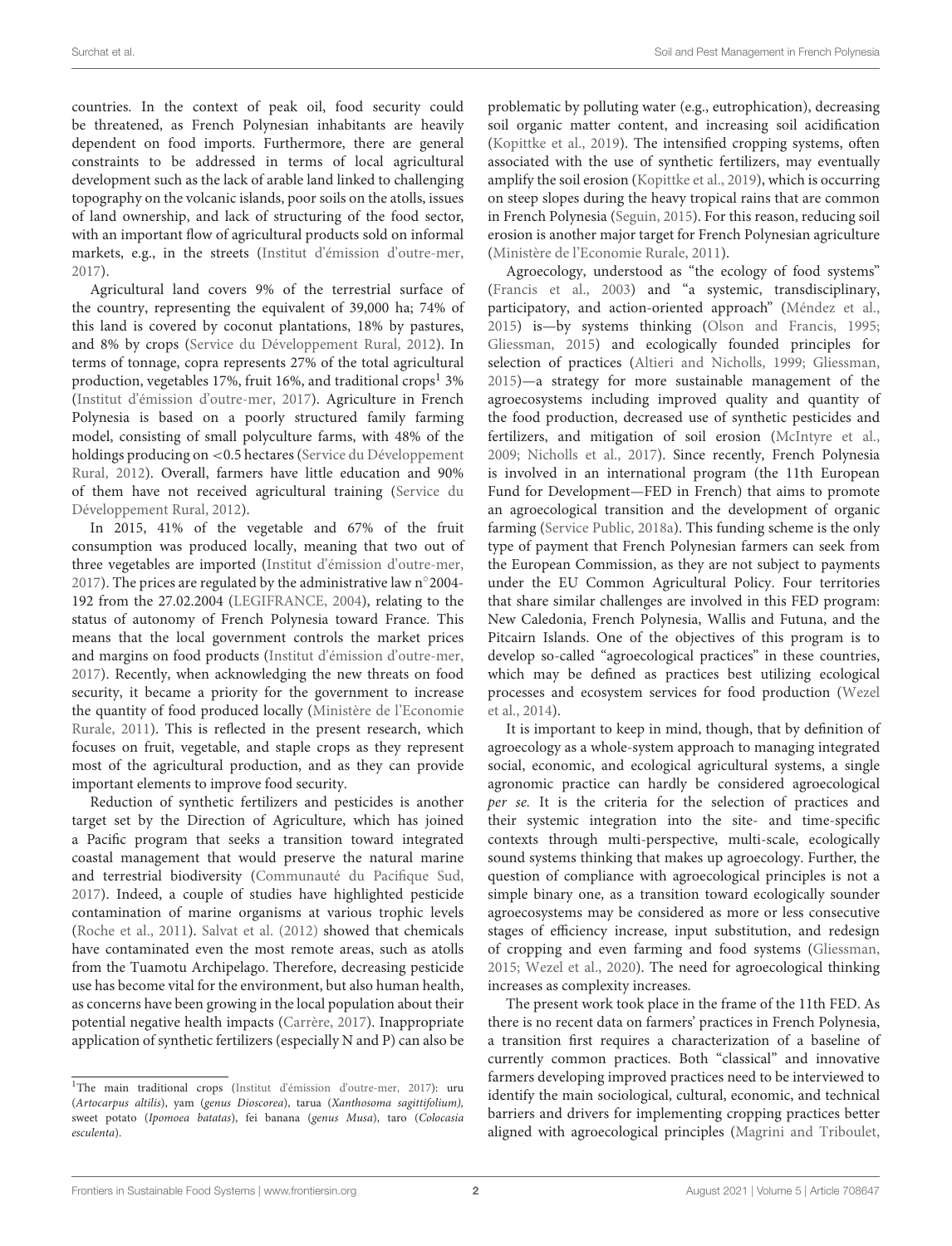[2012;](#page-14-14) [Meynard, 2012\)](#page-14-15). Targeting pioneer farmers by following "innovation tracking" [\(Meynard, 2012\)](#page-14-15) is important. This allows us to view farmers as change agents who can facilitate the adoption of alternative practices by other farmers [\(Padel, 2001;](#page-14-16) [Rogers, 2003;](#page-15-7) [Salembier et al., 2016;](#page-15-8) [Casagrande et al., 2017\)](#page-14-17).

This study has four objectives of which three are linked to research questions (RQs):

- 1. To propose a theoretical framework for describing the proximity of a farmer's pest and soil management practices to agroecological principles pertaining primarily to the physical and biological (ecological) system dimension (PestScore, SoilScore).
- 2. To investigate to which extent soil and pest management practices that are known to preserve soil fertility and reduce pesticide and synthetic fertilizer use, are being applied by selected farmers in different cropping systems (vegetables, fruits, pineapple, traditional crops) in French Polynesia.

RQ1: To what extent are soil and pest management practices aligned with the use of agroecological principles?

3. To understand which socioeconomic and agronomic factors are significantly correlated with the farmer pest and soil management practices.

RQ2: Which socioeconomic and agronomic factors explain the farmers' soil and pest management proximity to agroecological principles?

4. To identify the main barriers and drivers for a broader implementation of desirable practices.

RQ3: What are the barriers and drivers for the further implementation of agroecological soil and pest management practices?

The study was carried out on the Tahiti, Moorea, and Raiatea islands by interviewing a selection of classical and more innovative farmers producing fruits, vegetables, and staple crops that are important to decrease the dependency on food imports in French Polynesia. The interviews were carried out following a holistic approach including the economical, technical and sociocultural factors and their interactions.

# MATERIALS AND METHODS

# Study Area (Pedoclimatic Conditions and Markets) and Crops Studied

The islands of Tahiti and Moorea, located in the Windward Islands, and Raiatea, located in the Leeward Islands, are characterized by coastal flatlands and central mountainous areas. Due to the volcanic nature of the islands, the soils suitable for agricultural production are those resulting from the accumulation of erosion detritus [\(Couraud, 1985\)](#page-14-18). These soils are developed on the colluvial or alluvial deposits of the lower parts of the islands, on the littoral plains, the lower slopes, and in the valleys. These are young soils (low evolutionary status) showing hydromorphic characteristics. The farms located on the flat coastal plains, on the opposite, show higher sand content in the soil and have therefore important drainage capacity [\(Couraud,](#page-14-18) [1985\)](#page-14-18). The 32 farms in the sample were located on these two major types of soils (resulting from detritus accumulation or on the coastal plain). However, as most of the farmers have not conducted any soil tests, a further characterization of the soil types cannot be presented for the sample.

The meteorological characteristics of the three islands can be comparable with a rainy season (November to April) and a dryer season (May to October) that result mostly from the northeastern or eastern trade winds [\(Couraud, 1985\)](#page-14-18). Precipitation patterns vary on each island mostly due to location (eastern coast is more humid), topography and altitude (lower flat lands are dryer). These patterns can be explained by the orographic mechanisms at the origin of rainfall [\(Wotling et al., 2000\)](#page-15-9). Depending of the farm location (leeward or windward side of the island), the annual rainfall varies significantly between 1,500 and 3,500 mm approximately [\[Ferry, 1988](#page-14-19) cited in [Wotling et al. \(2000\)](#page-15-9)]. However, as detailed data on rain patterns for the specific locations of the farms does not exist, we cannot describe how these differences affect the observed farming practices.

Concerning the farmer connection to markets, the conditions on the three islands are comparable. Tahiti, as the capital of French Polynesia, is the most connected island to external markets. Moorea also benefits from a good connectivity to markets and multiple daily boat connections with Tahiti (only 27 km away from Tahiti). The situation of Raiatea is slightly different as it is located 234 km away from Tahiti. As Raiatea is the main island within the Leeward Islands, it benefits from numerous boat connections with Tahiti, but the market accessibility and access to importations are affected by the distance.

Our study focused on the crops that represent the biggest part of the agricultural production in French Polynesia: fruits, vegetables, and staple crops. Staple crops are defined in French Polynesia as banana, fei banana, igname, cassava, sweet potato, taro, tarua, and uru [\(Institut d'émission d'outre-mer, 2017\)](#page-14-2). Cattle and other ruminant productions are not suited to the topography of the volcanic islands (steep slopes) and the general shortage of agricultural land does not allow farmers to possess vast spaces for cattle. Therefore, livestock production systems were not included in the survey. Crops are produced mostly in two archipelagos in French Polynesia, the Windward Islands (annual total production in 2015 of 3,105 Mg of vegetables, 4,263 Mg of fruit, and 357 Mg of traditional crops) and the Leeward islands (261 Mg of vegetables, 1,610 Mg of fruit, 192 Mg of traditional crops) [\(Service du Développement Rural, 2016\)](#page-15-10). This is the reason for choosing to analyze farmers' practices and systems on the islands of Tahiti, Moorea, and Raiatea.

# Farmers Interviews

We interviewed 32 farmers selected on the basis of their conventional or innovative pest and soil practices and their type of cropping systems (staple crop, fruit, vegetable, mixed, and pineapple). This judgment was conducted a priori by representatives from the local extension services from the Chamber of Agriculture (CAPL) and the Direction of Agriculture (DAG) that work closely with the farmers. The farmers recruited for this study participated on a voluntary basis. Seventeen farms were located on Tahiti, 12 on Raiatea, and three on Moorea.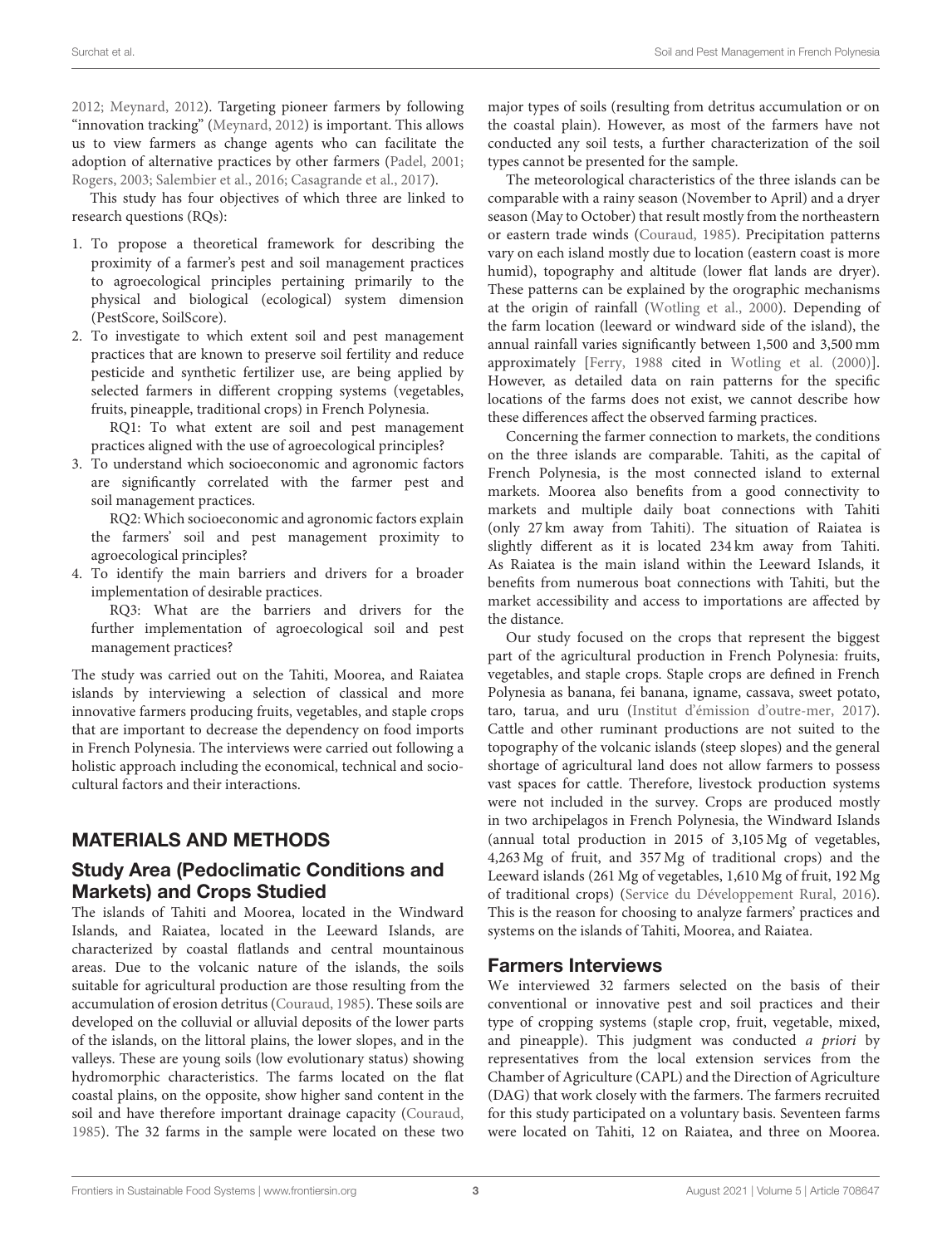The interviewer spent ∼2 h with each farmer on his or her farm to describe farming management. As some of the farmers interviewed did not speak French fluently, the possibility to show their crops and machinery facilitated the understanding for the interviewer. The interviewer carried out semi-directed interviews following the framework developed by Capillon and Manichon [\(1991\)](#page-14-20). This framework provides a holistic view of the farming system by considering the farmer's background and objectives, farm inputs and outputs, and main social, cultural, economic, biological-physical, and technical factors. After having obtained an overview of the context, the focus was set on the crop production to understand the farmer's choice of crops and cultivars and spatial and temporal organization of cash crops, cover crops, and fallows. Finally, more specific questions concerning pest and soil management were asked for each crop (e.g., organic amendments, fertilization strategies, and use of synthetic or natural pesticides).

## Characterization of Soil and Pest Management Practices

To determine the proximity of farmers' practices to what is considered agroecologically sounder soil and pest management as viewed mainly in a physical and biological (ecological) perspective (objective 1), we conducted a literature review. Our attention was drawn to the FAO "10 elements of agroecology" [\(FAO, 2018\)](#page-14-21) and their recent operational performance tool called TAPE—Tool for Agroecology Performance Evaluation [\(FAO,](#page-14-22) [2019\)](#page-14-22). We see TAPE as a robust tool that can be used to describe production systems in a comprehensive way (Mottet et al., [2020\)](#page-14-23), touching upon "environmental, social & cultural, economic, health & nutrition, and governance dimensions of sustainability to support agroecological transitions at different scales, in different locations, through different timeframes and to support context-specific policy-making on agroecology" [\(FAO,](#page-14-22) [2019,](#page-14-22) p. 6). This holistic view on the food system is consistent with the wide definition of agroecology outlined above in the Introduction section but for obvious, practical reasons, it does not delve into detail in the biological-physical dimension of the system, e.g., about the actual farming practices, which was the scope of the present characterization.

For a similar reason, we did not use the 10 elements of agroecology, but preferred the six principles defined by Altieri and Nicholls [\(1999\)](#page-14-11) to design resilient farming systems, as these are more descriptive of the physical and biological dimension of agricultural systems. These six principles are also closer to the first seven principles as defined in [HLPE \(2019\)](#page-14-24) and Wezel et al. [\(2020\)](#page-15-6), which are referring to the physical and biological dimension of the agroecosystem at the farm level. Considering the tropical farming characteristics in French Polynesia, we found the six principles defined by [Altieri and Nicholls](#page-14-11) [\(1999,](#page-14-11) p. 69– 84) relevant to guide our analysis of the use of practices based on ecological principles<sup>[2](#page-4-0)</sup>:

"(1) Enhance recycling of biomass, optimize matter decomposition and nutrient cycling over time, (2) strengthen the immune system, enhance functional biodiversity by creating appropriate habitats, (3) provide favorable soil conditions for plant growth, manage organic matter by enhancing soil biological activity, (4) enhance beneficial biological interactions and synergies to promote key ecological services, (5) diversify species and genetic resources over time and space at field and landscape level, (6) minimize losses of energy, water, nutrients, and genetic resources by enhancing conservation and regeneration."

Then, we translated these six principles into 11 management practices (MP) that stood out as important to enhance the soil fertility and reduce soil erosion (MP1–MP6, **[Table 1](#page-5-0)**), and to reduce or suppress pesticide use (MP7–MP11, **[Table 1](#page-5-0)**) (Altieri and Nicholls, [1999;](#page-14-11) [Wezel et al., 2014;](#page-15-5) [Nicholls et al., 2017\)](#page-14-13).

To answer RQ1, we characterized the overall proximity of each farmer to an "agroecological" soil and pest management. A score of maximum 10 points was attributed to each MP, and each MP could achieve the following grades: (a) close to agroecological principles (10 points), (b) medium proximity to agroecological principles (five points), and (c) far from agroecological principles (zero points). For example, if a farmer manages crop fertilization (MP2) only by using synthetic fertilizers, the farm obtained zero points. If the farmer applies a mix of synthetic and organic fertilizers, the farm obtained five points. To achieve 10 points, crop fertilization had to be solely based on organic resources. **[Table 2](#page-6-0)** describes which score corresponds to which degree of implementation of the MP.

Attributing a score to each MP provides a global proxy to a best possible management of soil and pests inside each cropping system. In this investigation, the global score is the sum of the scores attributed to each MP divided by the maximum points achievable for each cropping system. Obviously, some management practices such as "crop rotations" (MP9) cannot be implemented in a fruit orchard based on perennial crops. Therefore, it was necessary to adapt the calculation of the score to include only practices relevant to each cropping system. The global score obtained were divided in sub-scores corresponding specifically to soil (sum of the grades of MP1–MP6) and pest management (sum of the grade of MP7–MP11), respectively, divided by the maximum points achievable in the cropping system considered. The following formulae were applied to calculate the scores:

ScoreTot = Sum of the scores of each MP / Maximum points achievable

ScoreSoil = Sum of the scores of MP1 to  $6 /$  Maximum points achievable

ScorePest = Sum of the scorres of MP7 to 11 / Maximum points achievable

Nine parameters (A-I) expected to influence the way farmers manage their production, were recorded on each farm (**[Table 3](#page-7-0)**). We recorded farmer age (A), farm surface area (B), farm location

<span id="page-4-0"></span><sup>2</sup>The common use of the term "agroecological practices" may be perceived as reductionist, as an agroecological approach is holistic and will always place a strong emphasis on the functioning of a practice within the context of the whole farming system in its local environment. However, for language simplification, we will refer

to "agroecological practices" as management practices in line with agroecological principles adapted to the given context.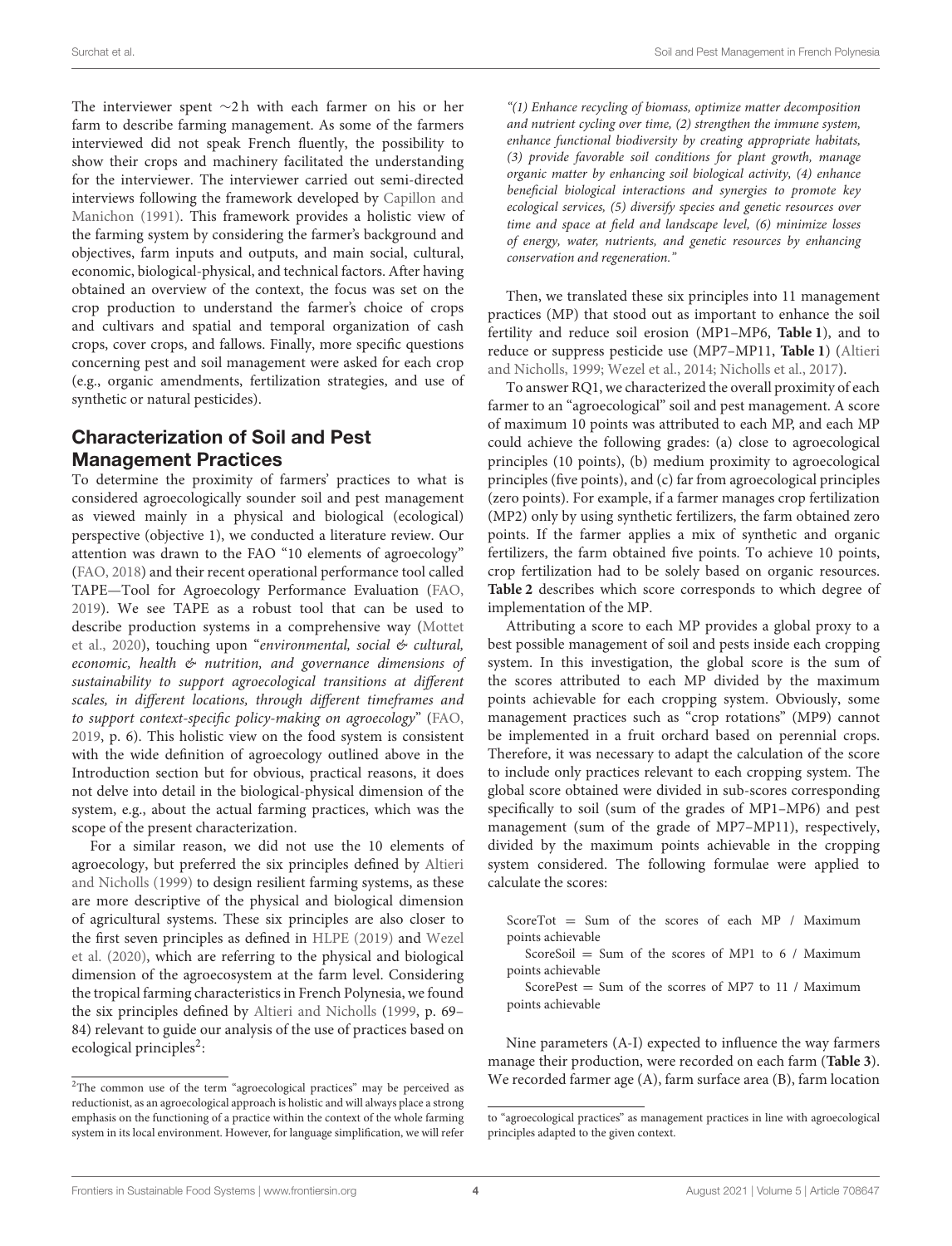#### <span id="page-5-0"></span>TABLE 1 | Characterization of the 11 management practices (MP) used by farmers and their benefits.

| MP <sub>1</sub> | <b>On-farm organic matter recycling for soil fertility management:</b> Production of organic matter coming from the farm (crop residues, household   |
|-----------------|------------------------------------------------------------------------------------------------------------------------------------------------------|
|                 | compost) or nearby (mainly chicken compost) used as soil amendments. They allow to improve the overall soil quality and thus reduce soil erosion and |
|                 | enhance soil biological activity (Cesarano et al., 2017).                                                                                            |

MP2 Crop fertilization: Quantity and frequency of use of fertilizers, organic or/and synthetic. Organic fertilizers like natural fertilizer produced locally from fish and algae residues allow to enhance plant health and decrease the dependency on external inputs. Synthetic fertilizers can increase the risk of ground and surface water contamination [\(Kopittke et al., 2019\)](#page-14-6).

- MP3 Cover-crops: Cover-crops improve soil fertility through biomass accumulation, they stimulate soil biological activities, reduce soil erosion and reduce pest populations [\(Daryanto et al., 2018\)](#page-14-26).
- MP4 Mulching: Utilization of crop residues and/or utilization of landscape elements as a mulch (mowing of grass strips, hedgerows...). Mulching techniques help to prevent soil erosion and also enhance nutrient recycling [\(Prosdocimi et al., 2016;](#page-15-11) [Agegnehu and Amede, 2017\)](#page-14-27).
- MP5 Soil erosion mitigation: Integration of semi-natural landscape elements (vegetation strips and hedges in fields and at field borders) protects from heavy winds and decreases soil wind erosion. Planting the crops following key-lines can also decrease risks of soil water erosion [\(Wezel et al., 2014\)](#page-15-5).
- MP6 Reduced tillage: Reduced tillage with no soil inversion allows to decrease the risks of wind and water erosion and increase soil biota activity and soil organic matter content [\(Kladivko, 2001\)](#page-14-28).
- MP7 Weed management: Mechanical or manual weed management allows to reduce or suppress the use of synthetic herbicides that eventually may pollute surface and ground-waters [\(Chikowo et al., 2009\)](#page-14-29).
- MP8 Plant diversity at farm scale: Plant and crop diversity in space promotes key ecosystem services (pest regulation, nutrient cycling) for agroecosystem function [\(Altieri and Nicholls, 1999\)](#page-14-11).
- MP9 **Crop rotation:** Crop rotation allows to reduce weed and pest infestations and thus reduce the use of pesticides [\(Wezel et al., 2014\)](#page-15-5).
- MP10 Cultivar choice: Adapted crops and resistant cultivars to biotic and abiotic stresses allows to increase/stabilize yields, and increase resilience to pest attacks [\(Wezel et al., 2014\)](#page-15-5).
- MP11 Biological pest control: Introduction of natural enemies, utilization of pheromones, trap crops, intercrops and utilization of biological pesticides (neem oil, black soap, Bt…) reduce the use of pesticides [\(Wezel et al., 2014\)](#page-15-5).

(C), and farmer's education (D) for a basic description of the samples. We distinguished between five cropping systems (E): vegetables, pineapple, staple crops, fruit, and "mixed system." "Mixed system" was used for more diversified farms where no dominant cropping system could be identified. "Pineapple" was isolated from the "fruit," as pineapple production is mostly grown as a monoculture which is not the case for other fruit species.

The market distribution (F) was considered as "standard" when the farm was selling to multiple distribution channels (big gross retailers, informal stalls on the road, markets, contracts with private people) as that is the norm in French Polynesia. Market distribution was considered as "innovative" when farmers have developed other channels like vegetable boxes delivered every week or when they have developed on-farm food processing to increase farm income.

The presence of external income (G)—income from the farmer's partner, pension money, or income from fishing activities—was monitored as it can positively influence the adoption of innovative practices by reducing the economic risk caused by a possible failure. For a similar reason, financial support (H) was ticked for farmers that benefit from a financial support from the European Commission or the French Polynesian State via two main schemes: "Best program" (voluntary scheme for Biodiversity and Ecosystem Services in Territories of European overseas) or "ICRA programs" (in French "Insertion par la Création ou la Reprise d'Activité"). The Best program is financially supported by the European Commission that supports the conservation of biodiversity and the sustainable use of ecosystem services in the outermost regions recognized for their exceptionally rich biodiversity. The ICRA program is a state supported scheme that aims to decrease the unemployment rate in French Polynesia, by creating job opportunities for farm workers, that are paid by the state.

Three production systems (I) were distinguished: organic, integrated and conventional management. Farms were considered as organic when they achieved the organic label or the Participatory Guarantee Scheme (PGS) for organic. Farms were considered as integrated if farmers were engaged in a strategy of inputs reduction in order to improve the sustainability of their farm (without any certification self declared). All the other farmer types were classified as conventional.

To answer RQ2, we conducted a statistical multivariate analysis to see if these nine factors are significantly correlated with the farmers' SoilScore and PestScore. Finally, as the farmer sample is reduced and the number of each cropping system is too weak to generalize, we answer to RQ3 in the discussion part, by extracting the knowledge gained during the in-depth interviews with the farmers and local agricultural extension services.

#### Data Analysis

In our study, we analyzed the effects of the two major agronomic systems descriptors that would directly influence soil and pest management (see **[Table 5](#page-9-0)**: cropping system, production system) and considered the seven other socio-agro-economic variables as complementary "descriptive variables" (farmer age, farm surface area, location, farmer education, market distribution, external income, and financial support).

Due to our reduced sample size and the strong links both within responses and explanatory variables, we opted for a descriptive analysis of observed patterns. First, we explored one by one the effect of the selected agronomic factors on the bivariate "ScoreSoil"—"ScorePests" response. Then, we described links between the two agronomic factors (production system and cropping system) with socioeconomic variables to improve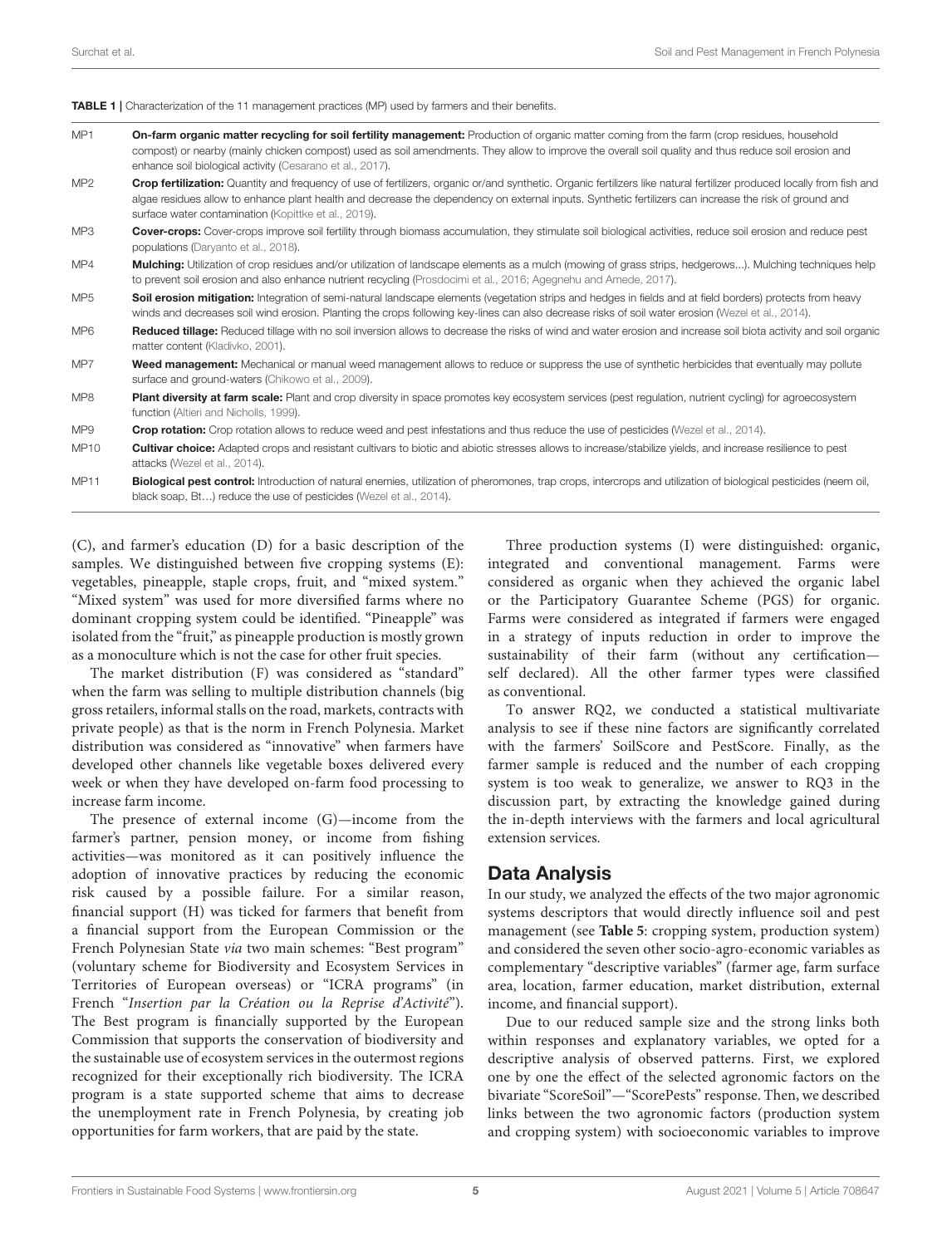| Soil management          | 1) On-farm organic matter<br>recycling for soil fertility<br>management | $0 =$ no use of organic amendments<br>$5 =$ not frequently used, depending on the availability of the resources<br>$10 =$ frequent use (at the beginning of every new cycle of a crop rotation) |  |  |  |  |  |  |
|--------------------------|-------------------------------------------------------------------------|-------------------------------------------------------------------------------------------------------------------------------------------------------------------------------------------------|--|--|--|--|--|--|
|                          | 2) Crop fertilization                                                   | $0 =$ mineral fertilizers only                                                                                                                                                                  |  |  |  |  |  |  |
|                          |                                                                         | $5 =$ mix of mineral and organic fertilizers                                                                                                                                                    |  |  |  |  |  |  |
|                          |                                                                         | 10 = organic fertilizers (fish and algae by-products; feather meal, commercial organic fertilizers)                                                                                             |  |  |  |  |  |  |
|                          | 3) Cover crops                                                          | $0 =$ no fallow period and no cover-cropping                                                                                                                                                    |  |  |  |  |  |  |
|                          |                                                                         | $5 =$ punctual use of fallow period or cover-crops                                                                                                                                              |  |  |  |  |  |  |
|                          |                                                                         | $10 =$ systematic use of fallow period or cover-crop                                                                                                                                            |  |  |  |  |  |  |
|                          | 4) Mulching                                                             | $0 =$ crop residues burnt, no mulching                                                                                                                                                          |  |  |  |  |  |  |
|                          |                                                                         | 5 = punctual use of mulching (with crop residues or material from natural elements around fields)                                                                                               |  |  |  |  |  |  |
|                          |                                                                         | $10 =$ systematic restitution of crop residues as a mulch and/or use of natural elements for mulching                                                                                           |  |  |  |  |  |  |
|                          | 5) Soil erosion mitigation                                              | $0 =$ no implementation of ecological infrastructures or physical barriers                                                                                                                      |  |  |  |  |  |  |
|                          |                                                                         | $5 =$ implementation of 1 or 2 management practices to reduce soil erosion (wind barriers, grass<br>strips)                                                                                     |  |  |  |  |  |  |
|                          |                                                                         | $10 =$ global design of the farm system to reduce soil erosion                                                                                                                                  |  |  |  |  |  |  |
|                          | 6) Reduced tillage                                                      | $0 =$ deep and frequent soil tillage (mechanized)                                                                                                                                               |  |  |  |  |  |  |
|                          |                                                                         | $5 =$ shallow tillage, mechanized                                                                                                                                                               |  |  |  |  |  |  |
|                          |                                                                         | $10 =$ no tillage or superficial hand tillage for plantation                                                                                                                                    |  |  |  |  |  |  |
| Weed and pest management | 7) Weed management                                                      | $0 =$ chemical weed management                                                                                                                                                                  |  |  |  |  |  |  |
|                          |                                                                         | $5 =$ mix of mechanical (or physical by applying plastic covers) and chemical weed management                                                                                                   |  |  |  |  |  |  |
|                          |                                                                         | $10$ = mechanical and/or hand weeding or mulching with organic residues                                                                                                                         |  |  |  |  |  |  |
|                          | 8) Plant diversity                                                      | $0 =$ rare presence of landscape elements and low crop diversity (1 or 2 species)                                                                                                               |  |  |  |  |  |  |
|                          |                                                                         | $5$ = disseminated landscape elements and more than 3 crop families                                                                                                                             |  |  |  |  |  |  |
|                          |                                                                         | 10 = numerous landscape elements and diversified system with a mix of crops (fruits, vegetables)                                                                                                |  |  |  |  |  |  |
|                          | 9) Crop rotation                                                        | $0 =$ monoculture                                                                                                                                                                               |  |  |  |  |  |  |
|                          |                                                                         | $5 = 4$ crops in the crop rotation                                                                                                                                                              |  |  |  |  |  |  |
|                          |                                                                         | $10 =$ complex crop rotation with alternation of species botanical families                                                                                                                     |  |  |  |  |  |  |
|                          | 10) Cultivar choice                                                     | $0 =$ cultivar are not taken into consideration; cultivars chosen depending on its availability                                                                                                 |  |  |  |  |  |  |
|                          |                                                                         | $5$ $=$ choice of modern cultivars based on high yield and/or resistant to fungal diseases and viruses                                                                                          |  |  |  |  |  |  |
|                          |                                                                         | $10$ = choice of local cultivars (landraces), locally adapted and produced on farm                                                                                                              |  |  |  |  |  |  |
|                          | 11) Pest control                                                        | $0 =$ synthetic pesticides                                                                                                                                                                      |  |  |  |  |  |  |
|                          |                                                                         | $5 =$ synthetic pesticides and use of biological pest control methods                                                                                                                           |  |  |  |  |  |  |
|                          |                                                                         | $10 =$ biological pest management                                                                                                                                                               |  |  |  |  |  |  |

<span id="page-6-0"></span>TABLE 2 | Scores (based on the MP - [Table 1](#page-5-0)) attributed to the different management practices implemented by farmers.

interpretations. We finally, provided an overall interpretation according to patterns observed amongst farmers' scores and explanatory variables.

To evaluate graphically the potential influence of the two factors on the soil and pests scores, we plotted the "ScoreSoil" (x) with the "ScorePests" (y) and projected every factor modality according to their x and y mean value (one plot per factor with as many means as there are possible modalities of the factor). For example, the "production system" factor resulted in a plot of "ScoreSoil" (x) with "ScorePests" (y) including the three modalities (conventional, integrated, and organic) located on their mean x and y value. Positions of modalities regarding x and y axes can help to determine if the effect occurred on both variables (modalities distributed on a diagonal), on "ScoreSoil" only (horizontal repartition of modalities), or "ScorePests" only (vertical repartition). To complete these graphical observations, we tested the link of each factor with the bivariate ScorePest/ScoreSoil with a Monte Carlo permutation test (99,999 permutations) applied on a discriminant analysis with functions of the package ADE4 package (Dray and Dufour, [2007\)](#page-14-30). The "ScoreSoil" and "ScorePests" were used as quantitative variables and factors were used one by one as the group indicator. We used in addition a Chi-square Monte Carlo permutation procedure [\(Hope, 1968\)](#page-14-31) to test the links between the two agronomic drivers of the pest/soil score and socio-economic factors (99,999 permutations). We applied a Bonferroni correction for multiple testing by dividing the classical 5% signification level by the number of tests to detect first-order effects.

## RESULTS

### Management Practice Scores

The 32 farmers were producing on a median farm surface of 3 ha. Sixty percent of the farmers were between 40 and 60 years old, 15% of them were more than 60 years old and 25% <40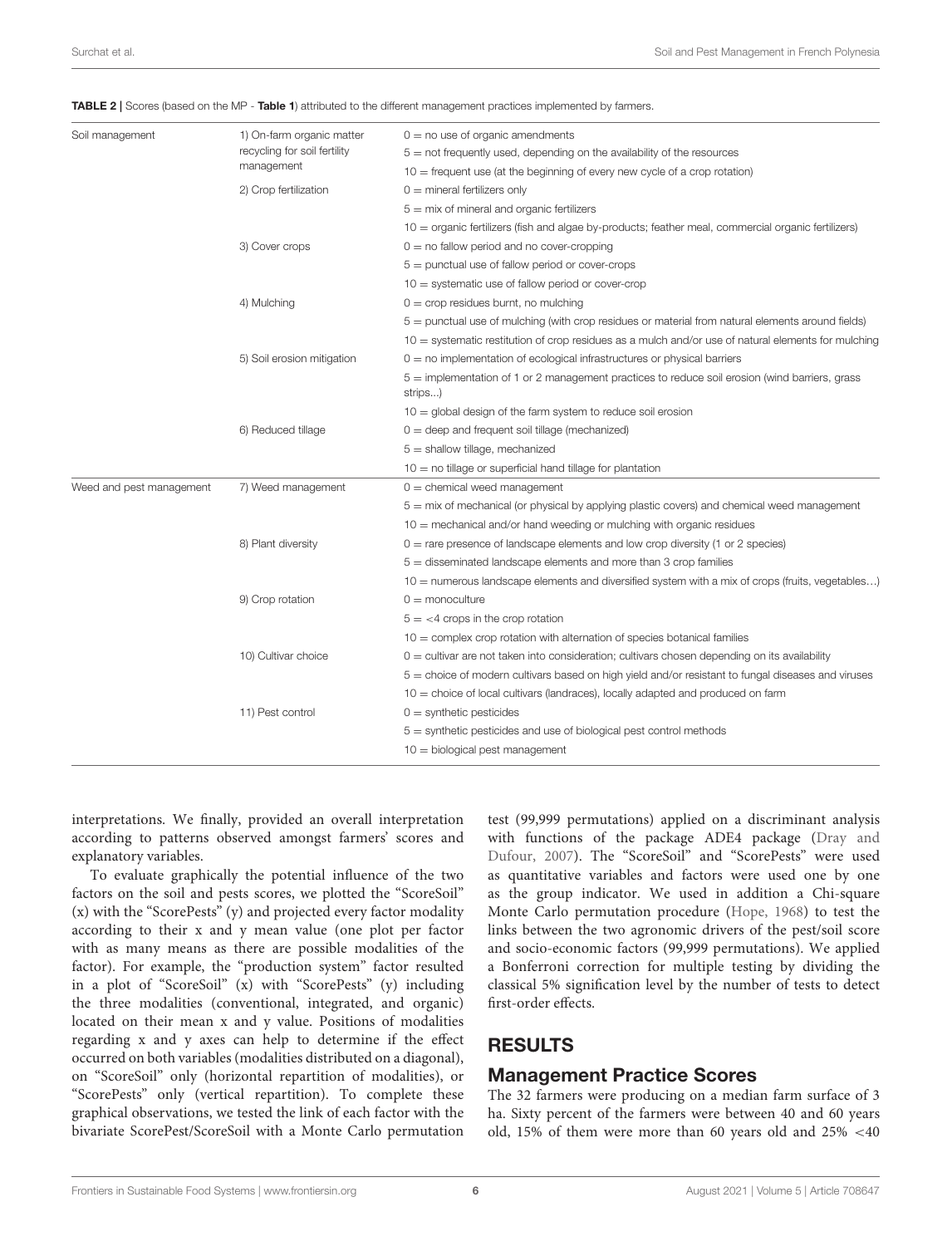<span id="page-7-0"></span>

| TABLE 3   Characteristics of the 32 farms analyzed in French Polynesia. |
|-------------------------------------------------------------------------|
|-------------------------------------------------------------------------|

| Farm            | Age       | <b>Surface</b>    | Location | <b>Education</b> | <b>Cropping system</b> | <b>Market distribution</b> | <b>External income</b> | <b>Financial support</b> | <b>Production system</b> |
|-----------------|-----------|-------------------|----------|------------------|------------------------|----------------------------|------------------------|--------------------------|--------------------------|
| F1              | $40 - 60$ | 4 ha              | Tahiti   | Higher           | Vegetables             | Standard                   | Yes                    | Yes                      | Organic                  |
| F2              | $40 - 60$ | 29 ha             | Tahiti   | Higher           | Vegetables             | Standard                   | <b>No</b>              | Yes                      | Conv.                    |
| F <sub>3</sub>  | $<$ 40    | 5 ha              | Tahiti   | Higher           | Pineapple              | Standard                   | <b>No</b>              | Yes                      | Integrated               |
| F4              | >40       | 6 ha              | Tahiti   | Lower            | Mixed system           | Innovative                 | <b>No</b>              | Yes                      | Organic                  |
| F5              | >60       | 0.3 <sub>ha</sub> | Tahiti   | Lower            | Mixed system           | Standard                   | <b>No</b>              | Yes                      | Conv.                    |
| F <sub>6</sub>  | $40 - 60$ | 6 ha              | Tahiti   | Lower            | Vegetables             | Standard                   | <b>No</b>              | Yes                      | Conv.                    |
| F7              | >60       | 6 ha              | Tahiti   | Lower            | Staple crops           | Standard                   | <b>No</b>              | No                       | Conv.                    |
| F8              | $<$ 40    | 7 ha              | Tahiti   | Lower            | Vegetables             | Standard                   | <b>No</b>              | Yes                      | Conv.                    |
| F9              | $<$ 40    | 2 ha              | Tahiti   | Higher           | Vegetables             | Innovative                 | Yes                    | Yes                      | Organic                  |
| F <sub>10</sub> | $40 - 60$ | 5 ha              | Moorea   | Lower            | Pineapple              | Standard                   | <b>No</b>              | Yes                      | Conv.                    |
| F11             | $40 - 60$ | 5 ha              | Moorea   | Lower            | Mixed system           | Standard                   | <b>No</b>              | No                       | Conv.                    |
| F12             | $40 - 60$ | 35 ha             | Tahiti   | Lower            | Fruit                  | Innovative                 | Yes                    | Yes                      | Integrated               |
| F13             | $40 - 60$ | 3 ha              | Raiatea  | Higher           | Mixed system           | Innovative                 | Yes                    | Yes                      | Organic                  |
| F <sub>14</sub> | $40 - 60$ | 5 ha              | Raiatea  | Lower            | Fruit                  | Standard                   | <b>No</b>              | Yes                      | Conv.                    |
| F <sub>15</sub> | $40 - 60$ | 4 ha              | Raiatea  | Lower            | Staple crops           | Innovative                 | Yes                    | Yes                      | Organic                  |
| F16             | $<$ 40    | 3 ha              | Raiatea  | Lower            | Mixed system           | Standard                   | No                     | Yes                      | Integrated               |
| F <sub>17</sub> | $<$ 40    | 1 ha              | Raiatea  | Lower            | Staple crops           | Standard                   | <b>No</b>              | No                       | Organic                  |
| F18             | $40 - 60$ | 4 ha              | Raiatea  | Lower            | Fruit                  | Standard                   | <b>No</b>              | Yes                      | Conv.                    |
| F <sub>19</sub> | $<$ 40    | 2 ha              | Tahiti   | Higher           | Vegetables             | Standard                   | <b>No</b>              | Yes                      | Organic                  |
| F <sub>20</sub> | >60       | 1 ha              | Tahiti   | Lower            | Mixed system           | Standard                   | Yes                    | Yes                      | Conv.                    |
| F <sub>21</sub> | $40 - 60$ | 5 ha              | Tahiti   | Lower            | Staple crops           | Standard                   | <b>No</b>              | <b>No</b>                | Conv.                    |
| F <sub>22</sub> | $40 - 60$ | 2 ha              | Tahiti   | Lower            | Vegetables             | Standard                   | <b>No</b>              | No                       | Integrated               |
| F <sub>23</sub> | $40 - 60$ | 2 ha              | Tahiti   | Lower            | Vegetable              | Standard                   | Yes                    | Yes                      | Integrated               |
| F <sub>24</sub> | $40 - 60$ | 3 ha              | Tahiti   | Higher           | Fruit                  | Innovative                 | No                     | No                       | Organic                  |
| F <sub>25</sub> | $40 - 60$ | 1 ha              | Moorea   | Lower            | Vegetables             | Standard                   | <b>No</b>              | Yes                      | Conv.                    |
| F <sub>26</sub> | $40 - 60$ | 3 ha              | Tahiti   | Lower            | Mixed system           | Standard                   | <b>No</b>              | <b>No</b>                | Conv.                    |
| F <sub>27</sub> | <40       | 3 ha              | Raiatea  | Lower            | Vegetables             | Innovative                 | Yes                    | No                       | Conv.                    |
| F <sub>28</sub> | >60       | 2 ha              | Raiatea  | Lower            | Staple crops           | Standard                   | Yes                    | Yes                      | Conv.                    |
| F <sub>29</sub> | $40 - 60$ | $0.1$ ha          | Raiatea  | Higher           | Vegetables             | Innovative                 | <b>No</b>              | Yes                      | Organic                  |
| F30             | $40 - 60$ | 2 ha              | Raiatea  | Lower            | Mixed system           | Innovative                 | <b>No</b>              | Yes                      | Integrated               |
| F31             | $<$ 40    | $0.2$ ha          | Raiatea  | Lower            | Vegetables             | Standard                   | Yes                    | No                       | Organic                  |
| F32             | >60       | 2 ha              | Raiatea  | Lower            | Mixed system           | Standard                   | Yes                    | Yes                      | Integrated               |

years old. We evaluated 12 vegetable, nine mixed, five staple crops, four fruit, and two pineapple cropping systems. Overall, the pest management scores were closer to agroecological management (ScorePest  $= 5.5$ ) than were the soil management scores (ScoreSoil =  $4.8$ ) (**[Table 4](#page-8-0)**). They range from 0.8 to 10 for Score Soil for individual farms, and 0 to 10 for ScorePest. ScorePest and ScoreSoil were significantly correlated ( $R^2 = 0.475$ ,  $p < 0.001$ ).

### Description of the Six Soil Management **Practices**

On-farm organic matter recycling  $(MPI = 5.5)$  is not systematically used, even though it could represent an important source of nutrients and allow to limit bare soil exposure. Thirty percent of the farmers apply soil amendments, especially chicken manure and lime (Calcimer). Chicken manure is easy to achieve from the local laying hen factories and lime is applied especially by vegetable producers to increase soil pH, although the latter is expensive and not many farmers can afford it. Compost is not widely used as many farmers claim its application is too timeconsuming.

Crop fertilization ( $MP2 = 4.5$ ) is mostly based on synthetic mineral fertilizers (NPK 12-12-17) that are applied in one single application during the crop cycle. Split fertilization is not widely applied. Organic fertilizers are applied by 28% of the sampled farmers, some of them producing their fertilizers on the base of algae (providing N-input) and fish bones (providing P-K-input) [\(Service Public, 2018b\)](#page-15-12). Given that the preparation of these selfproduced fertilizers requires time, some farmers prefer to buy organically certified fertilizers from the market such as Orgaliz (N), Physalg (P), and Patentkali (K).

Cover crops ( $MP3 = 3.3$ ) are rarely implemented on the farms, as land surface seems to be too scarce to allow the farmer not to produce for months. Only one farmer implements successfully a legume cover crop, Arachis pintoi (pinto peanut), grown under a pomelo orchard.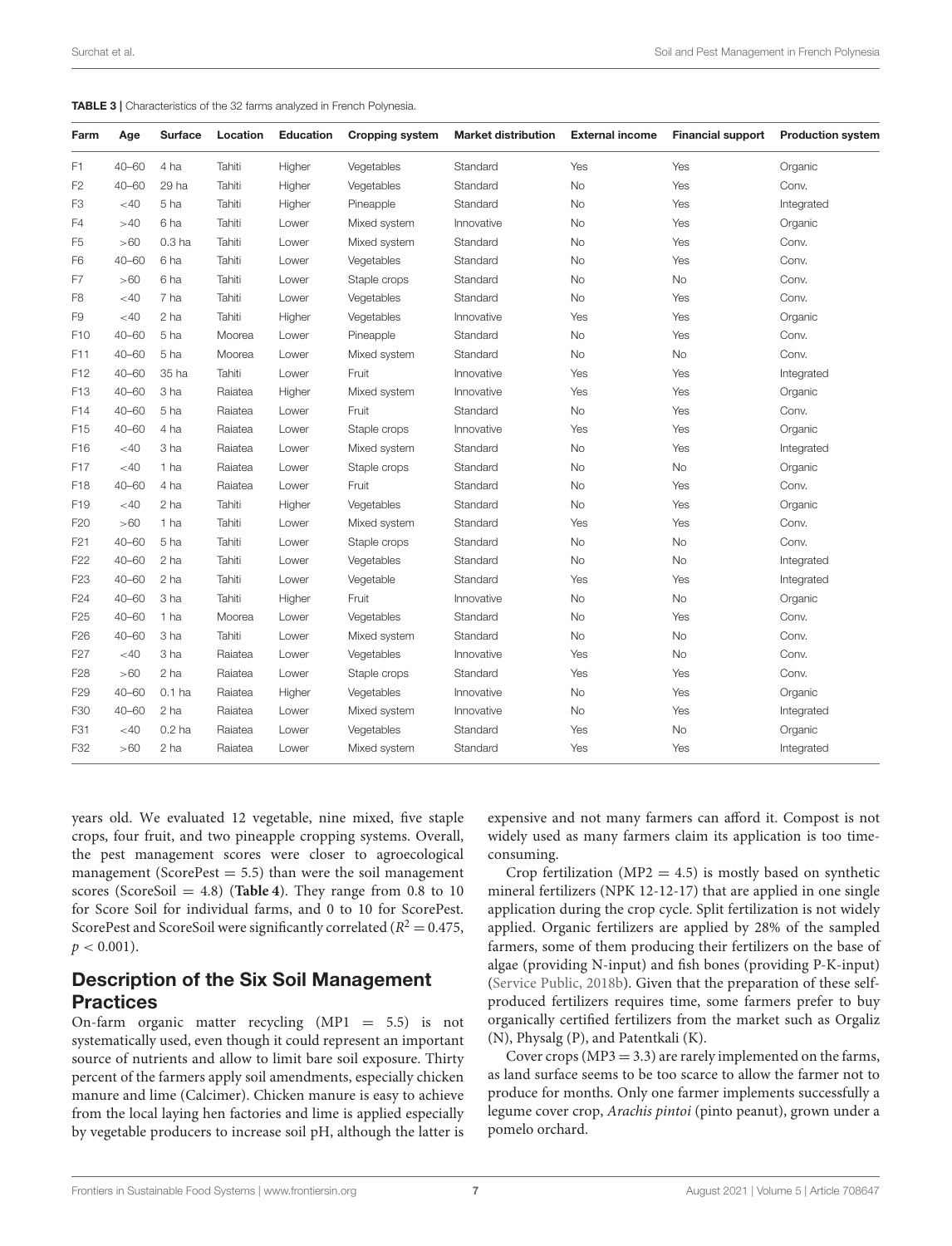<span id="page-8-0"></span>

| <b>TABLE 4</b>   Grading of the 11 management practices (MP) for the 32 farms. |
|--------------------------------------------------------------------------------|
|--------------------------------------------------------------------------------|

| Farm            | Soil management practices (MP 1-6) |                 |                |                     |                 |         | Weed and pest management practices (MP 7-11) |         |             |                     | <b>ScoreSoil</b>    | <b>ScorePest</b> |       |
|-----------------|------------------------------------|-----------------|----------------|---------------------|-----------------|---------|----------------------------------------------|---------|-------------|---------------------|---------------------|------------------|-------|
|                 | MP1                                | MP <sub>2</sub> | MP3            | MP4                 | MP <sub>5</sub> | MP6     | MP7                                          | MP8     | MP9         | <b>MP10</b>         | <b>MP11</b>         |                  |       |
| F <sub>1</sub>  | 5                                  | 10              | 10             | 10                  | 10              | 5       | 10                                           | 5       | 10          | 10                  | 10                  | 8.3              | 9.0   |
| F <sub>2</sub>  | 5                                  | 5               | $\overline{0}$ | $\circ$             | 0               | 5       | 0                                            | 5       | 5           | 5                   | $\mathsf{O}\xspace$ | 2.5              | 3.0   |
| F3              | 5                                  | 0               | $\circ$        | 5                   | 5               | 0       | 5                                            | $\circ$ | Χ           | 0                   | 5                   | 2.5              | 2.5   |
| F4              | 10                                 | 10              | $\circ$        | 10                  | 10              | 5       | 10                                           | 10      | 5           | 5                   | 10                  | 7.5              | 8.0   |
| F <sub>5</sub>  | $\circ$                            | 0               | $\circ$        | $\mathsf{O}\xspace$ | 5               | 5       | 10                                           | 10      | $\circ$     | $\mathbb O$         | 5                   | 1.7              | 5.0   |
| F <sub>6</sub>  | 5                                  | 0               | $\circ$        | $\circ$             | 5               | $\circ$ | 0                                            | 5       | 5           | $\circ$             | $\mathsf{O}\xspace$ | 1.7              | 2.0   |
| F7              | $\circ$                            | 5               | $\circ$        | $\mathsf{O}\xspace$ | 0               | 10      | 0                                            | 0       | Χ           | $\mathbb O$         | 0                   | 2.5              | 0.0   |
| F8              | 5                                  | 5               | 5              | 10                  | 5               | $\circ$ | 10                                           | 5       | 5           | 5                   | 5                   | 5.0              | 6.0   |
| F9              | 10                                 | 5               | 5              | 10                  | 10              | 5       | 10                                           | 5       | 10          | 5                   | 10                  | 7.5              | 8.0   |
| F <sub>10</sub> | $\circ$                            | 5               | $\circ$        | 5                   | 0               | $\circ$ | 0                                            | 0       | Χ           | 0                   | 5                   | 1.7              | $1.3$ |
| F11             | 10                                 | 5               | 5              | 10                  | 10              | $\circ$ | 10                                           | 10      | 10          | 5                   | 5                   | 6.7              | 8.0   |
| F12             | 10                                 | 10              | Χ              | Χ                   | 10              | 5       | 0                                            | 10      | Χ           | 10                  | 5                   | 8.8              | 6.3   |
| F13             | 10                                 | 10              | $\circ$        | 5                   | 10              | 5       | 10                                           | 10      | 5           | 5                   | 10                  | 6.7              | 8.0   |
| F14             | 5                                  | 5               | X              | Χ                   | 10              | 10      | 10                                           | 5       | Χ           | 5                   | 5                   | 7.5              | 6.3   |
| F <sub>15</sub> | 5                                  | 10              | $\circ$        | 5                   | 10              | 10      | 10                                           | 10      | X           | 5                   | 10                  | 6.7              | 8.8   |
| F16             | $\circ$                            | 5               | $\circ$        | $\mathsf{O}\xspace$ | 5               | 5       | 0                                            | 10      | $\times$    | 5                   | 10                  | 2.5              | 6.3   |
| F17             | 0                                  | 10              | 5              | 5                   | 5               | 10      | 10                                           | 10      | X           | 5                   | 5                   | 5.8              | 7.5   |
| F18             | $\circ$                            | 5               | X              | Χ                   | 5               | 10      | 0                                            | 10      | Χ           | 5                   | 5                   | 5.0              | 5.0   |
| F <sub>19</sub> | 10                                 | 10              | 10             | 5                   | 5               | 5       | 10                                           | 5       | 5           | $\circ$             | 5                   | 7.5              | 5.0   |
| F <sub>20</sub> | $\circ$                            | 0               | 5              | 5                   | 5               | 5       | 10                                           | 10      | 5           | 10                  | $\circ$             | 3.3              | 7.0   |
| F <sub>21</sub> | 10                                 | 5               | 10             | 0                   | 5               | 5       | 0                                            | 5       | Χ           | 0                   | 5                   | 5.8              | 2.5   |
| F <sub>22</sub> | 10                                 | 0               | 10             | 0                   | 5               | 5       | 5                                            | 5       | 5           | $\circ$             | 0                   | 5.0              | 3.0   |
| F <sub>23</sub> | 10                                 | 5               | 10             | $\mathsf{O}$        | $\overline{0}$  | 5       | $\mathsf{O}\xspace$                          | 10      | 10          | 10                  | 5                   | 5.0              | 7.0   |
| F <sub>24</sub> | 10                                 | 10              | $\circ$        | 10                  | 10              | 10      | 10                                           | 10      | 0           | 10                  | 10                  | 10.0             | 10.0  |
| F <sub>25</sub> | 5                                  | 0               | $\circ$        | $\mathsf{O}\xspace$ | 0               | 5       | 5                                            | 5       | 5           | $\mathsf{O}\xspace$ | 0                   | 1.7              | 3.0   |
| F <sub>26</sub> | 10                                 | 0               | $\circ$        | 0                   | 5               | 0       | 5                                            | 10      | 5           | 5                   | 0                   | 2.5              | 5.0   |
| F <sub>27</sub> | $\circ$                            | 0               | 5              | $\circ$             | $\mathbf 0$     | 5       | 0                                            | 10      | 5           | 5                   | $\mathsf{O}\xspace$ | 1.7              | 4.0   |
| F <sub>28</sub> | 5                                  | 0               | Χ              | Χ                   | Χ               | 10      | 0                                            | 5       | Χ           | 5                   | 5                   | 5.0              | 3.8   |
| F <sub>29</sub> | 10                                 | 10              | $\circ$        | 10                  | 5               | 5       | 10                                           | 5       | $\mathbf 0$ | 10                  | 10                  | 6.7              | 7.0   |
| F30             | $\circ$                            | 0               | $\circ$        | $\circ$             | 0               | 5       | 0                                            | 10      | 5           | 10                  | 5                   | 0.8              | 6.0   |
| F31             | $\circ$                            | 0               | $\circ$        | $\circ$             | 5               | 5       | 10                                           | 5       | 5           | $\circ$             | $\circ$             | 1.7              | 4.0   |
| F32             | 10                                 | 0               | 10             | 5                   | X               | 5       | 5                                            | 10      | 10          | 10                  | 10                  | 6.0              | 9.0   |
| Mean            | 5.5                                | 4.5             | 3.3            | 3.9                 | 5.3             | 5.2     | 5.5                                          | 7.0     | 5.8         | 4.7                 | 5.0                 | 4.8              | 5.5   |

X, Management Practices non-existent in this cropping system. The bold values are used to highlight the Mean grade and the Scores.

Mulching ( $MP4 = 3.9$ ) achieved a low score, which highlights that nutrient cycling still seems to lack in a large majority of the sample. Those who use mulching are mainly organic farmers who reintegrate organic matter in their systems by mulching the seedbed with on-farm produced organic matter to maintain soil moisture (and simultaneously decrease risks of soil erosion from wind/water). In many vegetable cropping systems, crop residues are destroyed chemically by applying herbicide (mainly glyphosate), and once the plants have died, the farmers use a rotavator/rototiller to re-integrate the crop residues in the soil. A couple of farmers without access to machinery, use fire to destroy their crop after harvest or to destroy a "spontaneous fallow" and re-prepare the soil bed. Pineapple producers and monoculture taro producers from the sample do not use mulching practices.

Various management practices are implemented to mitigate soil erosion ( $MP5 = 5.3$ ). They include integrating semi-natural landscape elements such as planting trees or hedgerows in the borders of fields (against wind erosion), farming on raised beds (decrease water erosion), cropping along keylines on steep slopes (decrease water erosion), and applying plastic covers (decrease wind erosion and conserve soil humidity). Twentythree percent of the farmers did not implement any anti-erosion measures, whereas 30% of them designed their farming system to reduce erosion.

Tillage (MP6 = 5.2) is mostly shallow ( $\lt$ 15 cm). Half of the farmers till mechanically using heavy machineries such as soc or disc plows. Twenty-five percent of the farmers till with a rototiller on the soil surface and 25% till by hand (crowbar/shovel). Tilling practices were very heterogeneous in the sample.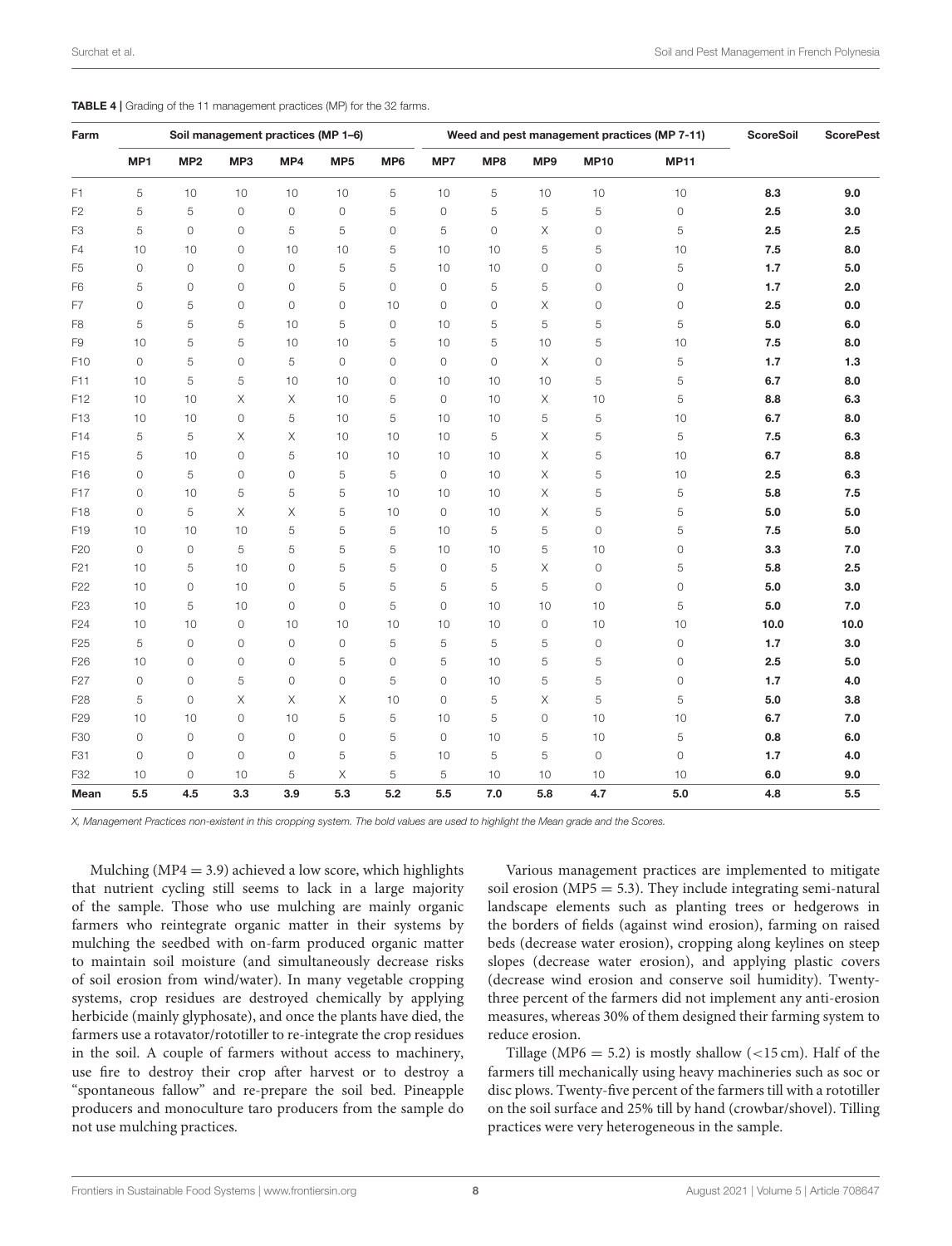<span id="page-9-0"></span>

| <b>TABLE 5</b>   Mean scores obtained for the two explanatory factors on ScoreSoil |  |  |  |  |  |
|------------------------------------------------------------------------------------|--|--|--|--|--|
| and ScorePest.                                                                     |  |  |  |  |  |

|                      |                           | <b>ScoreSoil</b> | <b>ScorePest</b> |
|----------------------|---------------------------|------------------|------------------|
| Cropping system      | Fruit $(n=4)$             | $7.8 + 2.1$      | $6.9 + 2.2$      |
| $(p$ -value = 0.008) | Mixed system $(n = 9)$    | $4.2 + 2.5$      | $6.9 \pm 1.4$    |
|                      | Staple crops $(n = 5)$    | $5.2 + 1.6$      | $4.5 + 3.6$      |
|                      | Vegetables $(n = 12)$     | $4.5 + 2.6$      | $5.1 + 2.3$      |
|                      | Pineapple $(n = 2)$       | $2.1 + 0.6$      | $1.9 + 0.8$      |
| Production system    | Organic $(n = 7)$         | $6.8 + 2.1$      | $7.5 + 1.8$      |
| $(p$ -value = 0.023) | Integrated $(n = 10)$     | $4.4 + 2.7$      | $5.7 + 2.3$      |
|                      | Conventional ( $n = 15$ ) | $3.6 + 2.0$      | $4.1 + 2.2$      |
|                      |                           |                  |                  |

n, number of farms; ±, standard deviation.

### Description of the Seven Weed and Pest Management Practices

Weed management (MP7  $=$  5.5) is dominated by chemical management: 38% of farmers used herbicides systematically (conventional vegetable producers, pineapple producers, taro monocultures). Forty-seven percent of the farmers, mostly the organic producers and the more resource-poor traditional farmers, managed weed mechanically or by hand weeding, as they cannot afford to buy herbicides or do not want to use them (organic farmers). One vegetable farmer was using the "stale seedbed<sup>[3](#page-9-1)</sup>" technique as a weed management practice, which has the advantage of saving costs (avoid applying glyphosate that is expensive) and time (only two mechanical superficial tillage with machinery). Conventional pineapple producers used significant quantities of herbicides (usually ametrine) to limit competitive weed growth.

Farm agrobiodiversity ( $MP8 = 7.0$ ) is the MP that obtained the highest score: 50% of the farmers obtained a score of 10. Indeed, the majority of the farms consist of polyculture systems integrating evergreen perennials (such as banana) and woody perennials (breadfruit Artocarpus altilis, coconut trees, or other fruit trees). Diversity of harvested crops, use of non-harvested species that support food crop production, and non-harvested species in the wider environment seem to be important in the farming sample.

On farms dominated by vegetable production, crop rotations  $(MP9 = 5.8)$  are more rarely implemented than in farms where vegetables are part of a mixed system. Ten percent of the farmers grow one single crop and 65% of the farmers had a crop rotation composed of minimum of four crops. Only 25% of them based their crop rotation on the ecological needs of the plants such as alternating in botanical families. For example, on a period of a year, an example of rotation for an organic farmer would be lettuce, Chinese cabbage, radish, turnip, followed by about 5 months of fallow. A typical conventional farmer from our sample would grow cabbage, lettuce, and onion, which have high market demand. The production cycles are generally very short, with no "fallow period" to restore soil fertility.

Cultivar choice (MP10 = 4.7) differs a lot depending on the production system (organic, conventional, and integrated). Some farmers reuse plant genetic material by preparing cuttings, collecting seeds, or replanting plant shoots (especially the case for staple crops, fruits, and pineapple), which requires time. For vegetable producers, it is difficult to reuse plant genetic material and therefore new material is bought. Some of the organic vegetable farmers, try to use local landraces that are better adapted to the local climate and require fewer treatments such as winged bean Psophocarpus tetragonolobus. Some of the conventional and integrated vegetable farmers choose hybrid seeds that tend to be expensive but produce high yields and are resistant to fungal diseases and viruses.

Various biological pest control methods are used  $(MP11 =$ 5.0) in the sample. Methods based on the introduction of natural enemies/pheromones is not widely used by farmers, with only a couple examples observed mostly on the organic farms. Among practices observed were sowing flower beds, spatially isolating crops from the same family such as Cucurbitaceae (decreasing the risks of contamination of fungal diseases between zucchini, cucumber, and squash), planting natural insect repellent plants such as lemongrass or French marigold (to protect against whiteflies), conserving grass strips to play the role of trap crop, hanging pheromone traps to attract fruit flies (especially for papaya tree) or applying biopesticides (limocide, Bacillus Thuringiensis, Neem oil, "bouillie bordelaise," baking soda, and black soap). Intercropping was not often observed inside the farmer sample. Sometimes, multiple crops are sown together, but mostly for practical reasons (optimization of land use) and not for ecological benefits. For the conventional vegetable producers, pest management is dominated by the application of pesticides, whereas in the mixed production system or fruit orchards, there is no application of any pesticide treatment, neither synthetic nor natural.

# Factors Explaining the Proximity to Agroecological Principles

The Monte-Carlo permutation test showed that two factors, "cropping system" and "production system," significantly explain the farmers' ScorePest and ScoreSoil and hence their proximity to agroecological principles. Indeed, the cropping system ( $p <$ 0.008, with a significance level equal to 2.5% after a Bonferroni correction for two tests) significantly explains the farmers' proximity to agroecological principles. The production system (conventional, integrated, or organic) shows a significant but second-order effect on the scores ( $p = 0.023$ ). These results could be expected and are not atypical. The other seven factors are likely to influence the farmers' management and hence the SoilScore and PestScore, but the statistical test was not able to highlight statistical significance.

When looking through a "cropping system" lens, **[Figure 1](#page-10-0)** shows a more scattered repartition of scores, where the pineapple farmers have scored the lowest in both the soil and pest management. Mixed systems stand out for their rather stable

[Frontiers in Sustainable Food Systems](https://www.frontiersin.org/journals/sustainable-food-systems)| [www.frontiersin.org](https://www.frontiersin.org) **9 8** [August 2021 | Volume 5 | Article 708647](https://www.frontiersin.org/journals/sustainable-food-systems#articles)

<span id="page-9-1"></span><sup>&</sup>lt;sup>3</sup>A stale seed bed technique is a technique for weed control by creating a seedbed some weeks before the cash crop seed are due to be sown. The early seedbed is designed to germinate the weed seeds, that have been disturbed and brought to the soil surface during cultivation, so that the young weeds can be eliminated before the cash crop grows.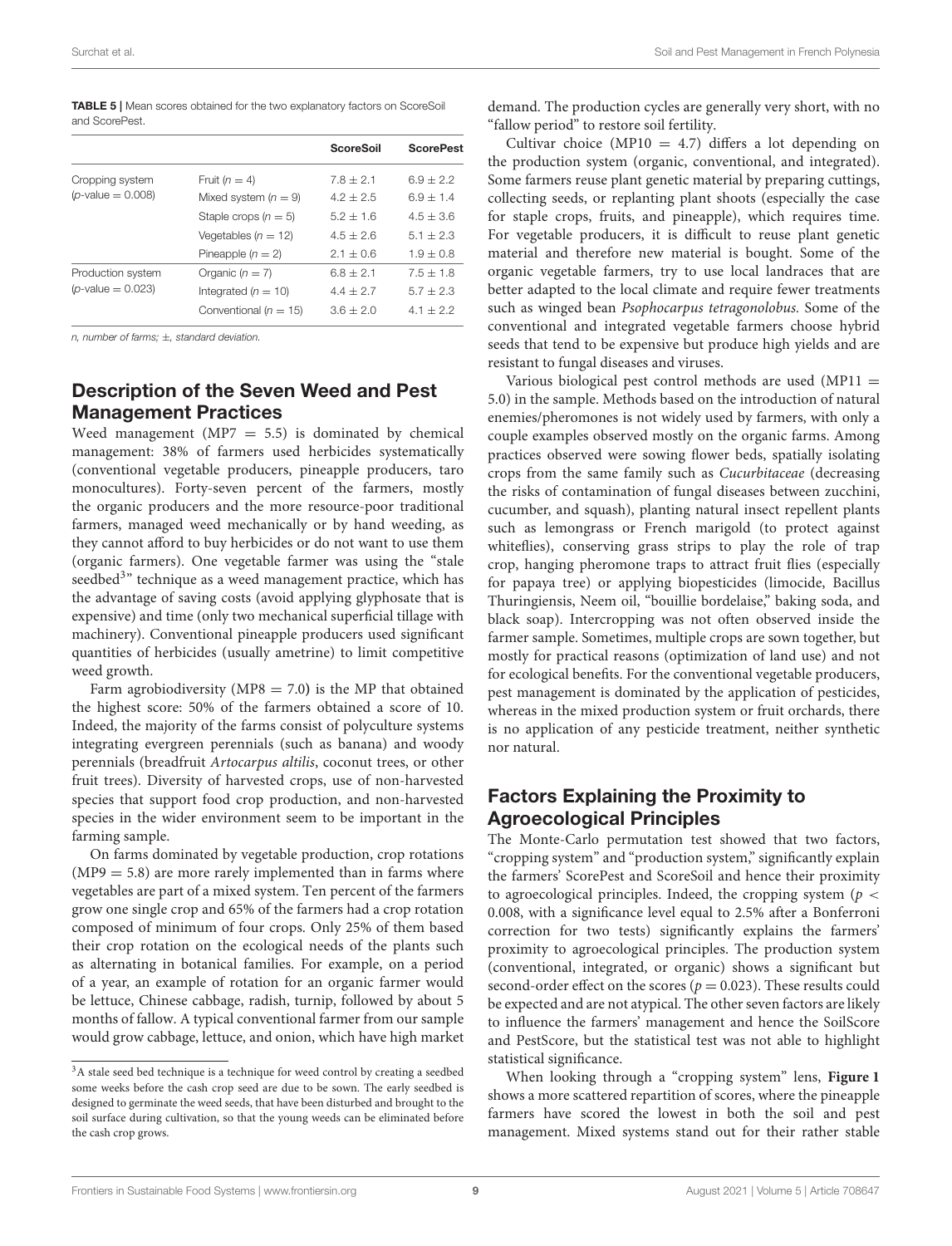

<span id="page-10-0"></span>high PestScore (lower and bigger variability for their SoilScore). Vegetable system scores show high variability, but there is a correspondence between ScorePest and ScoreSoil as the x value is aligned to the y value. Fruit systems have the highest scores in terms of pest (7.8) and soil (6.9) management (**[Table 5](#page-9-0)**). However, this is based on only four farms producing mainly fruits. Mixed cropping systems have high pest management scores (6.4) but lower soil management scores (4.2). For the five staple crop producers, it is the opposite, with quite homogeneous soil management (5.2), but an important variability in terms of pest management (4.5).

When looking through a "production system" lens, **[Figure 1](#page-10-0)** shows that the seven organic farms have the higher scores in terms of pest (7.5) and soil (6.8) management whereas the 15 conventional farms have the lowest scores (4.1 and 3.6 for pest and soil respectively). The 10 integrated farms achieved intermediate soil and pest scores.

# **DISCUSSION**

## Soil Management the Major Challenge for French Polynesian Farmers

The farmers from our sample implement different soil and pest management practices that are in line with agroecological principles by utilizing ecological processes and ecosystem services for food production [\(Wezel et al., 2014\)](#page-15-5). However, we have to acknowledge that due to our sampling strategy there might be an over-representation of integrated (10/32) and organic farmers (7/32 farmers), which is likely to overrepresent agroecological practices as more of these farmers where using them compared to the conventional farmers in our sample.

When going back to the six principles defined by Altieri and Nicholls [\(1999\)](#page-14-11) it appears that three of them are well-followed (2, 4, and 5) with important harvested and non-harvested plant diversity allowing to strengthen the biological pest regulation of the agroecosystem. There is more margin for improvement in terms of soil management, especially concerning crop fertilization (MP2), cover crops (MP3), and mulching (MP4) which refers more to the principles (1), (3), and (6).

The less successfully implemented soil management practices are crop fertilization (MP2), cover crops (MP3), and mulching (MP4). Concerning crop fertilization (MP2), synthetic fertilizers application dominates as they are convenient to apply and much cheaper than the organic certified ones. Some farmers prepare their fish and algae fertilizer. However, it is time-consuming to collect and prepare the mixtures without sufficient machinery, and they are more difficult to apply in comparison to solid fertilizers from the store. Indeed, the algae and fish fertilizers are in a liquid form and they need to be diluted in large amounts of water before application with watering cans (often no irrigation system is available locally).

Concerning perennial cover crops (MP3) such as arachis pintoi and mulching, they are mostly sown in French Polynesia to decrease weed competition. Many different explanations coexist to explain their low implementation on the field. First, it is technically difficult to manage a successful establishment of a cover crop. In the case of Arachis pintoi, it appears that the cover crop grows slower than the more competitive surrounding weeds [\(Kartika et al., 2007\)](#page-14-32). The cost of these legume seeds is also a barrier to further implementation as the success rate is still too low to convince farmers from investing financially in seeds [\[Wünscher et al., 2004,](#page-15-13) cited in [Kartika et al. \(2007\)](#page-14-32)]. Some farmers implemented "spontaneous fallows" during their crop rotations, however, the rapid growth of grasses appearing require frequent mowing, which is challenging for farmers who do not possess machinery (rotavator, brush cutter), and this is the case for a majority of farmers in the sample. Second, knowledge and expertise for a successful implementation of cover crops and mulch are still lacking [\(INTEGRE, 2017\)](#page-14-33). Another factor is the local culture with belief that "soil must remain clean" to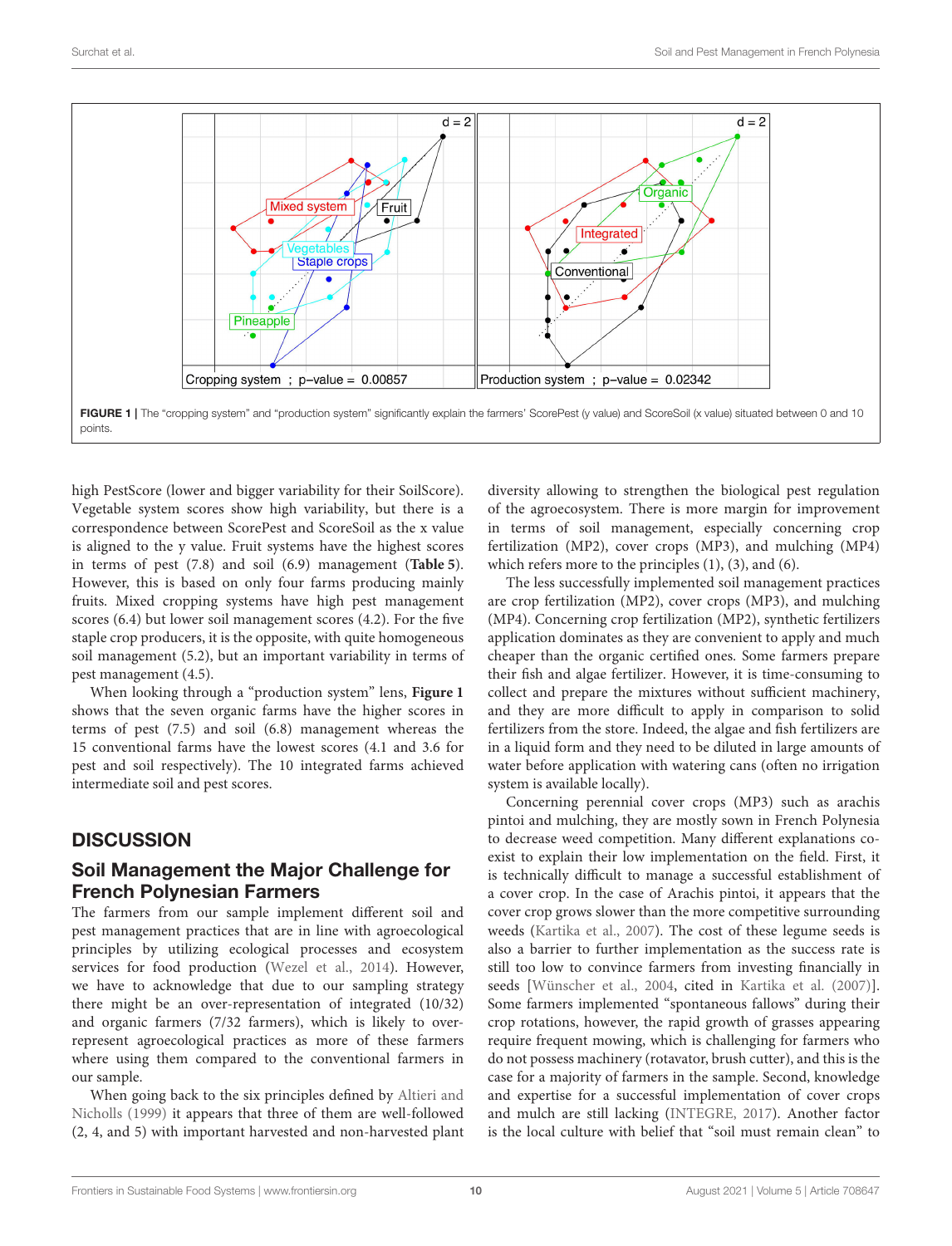avoid infestations from various non desired animals such as rats [\(Sautereau, 1994\)](#page-15-14). And finally, there is also a cultural perception that sowing a cover crop represents a "loss of time" and therefore a lost opportunity to carry out another fieldwork.

Nevertheless, we observed some interesting use of a grass called "vetiver" (Chrysopogon zizanioides). It is usually grown on field borders and cut from time to time to be applied as a mulch and decrease weed pressure, whilst simultaneously decreasing soil erosion from wind and water. In addition, "the deep roots of vetiver allow to grow it on steep slopes, increase water infiltration and provide the desired grip action to reduce the chances of soil layer slippage in the occurrence of intense rainfall" [\(Gnansounou et al., 2017\)](#page-14-34). These aspects are well-known by farmers that sow vetiver on the farming plot borders to achieve these specific benefits.

Mulching (MP4), cover crops, and fertility management are similarly not widely adopted by farmers in other similar tropical agroecosystems. [Prosdocimi et al. \(2016\)](#page-15-11) state that even though organic mulching enhances soil fertility and decreases water runoff, its use in (sub)tropical developing countries amongst smallholders is low. They show that economic viability and feasibility regarding mulching application does not enhance broader adoption, as it depends on numerous factors such as biophysical, technological and institutional ones. Concerning cover crops, [Daryanto et al. \(2018\)](#page-14-26) carried out a quantitative synthesis on ecosystem services of cover crops. They highlight that the practice can provide many ecosystem services. However, the limit to using cover crops is their complex management. The main limits mentioned are lack of knowledge and skills, access to cover crop seeds, training, and technical assistance. And finally, the ultimate factor that influences a farmer to adopt a new practice aside from the production cost - remains the crop yield (Daryanto et al., [2018\)](#page-14-26). The results from this study highlight similar results to those of [Daryanto et al. \(2018\)](#page-14-26).

[Gallagher et al. \(1999\)](#page-14-35) show that short-term improved fallows can be an important component of integrated weed management. Indeed, cover crops and green manures can serve as a trap-crop, catch-crop, or rotational crops, which has the advantage of managing parasitic weeds and simultaneously improving soil fertility. However, controlling weeds requires a commitment of substantial resources such as capital, labor, or pesticides, and is highly complex. For example, alternative weed management practices could be based on a combination of such practices: crop rotations, adapted soil tillage (to manage the depth of the seed bank), stale seedbed and adapted sowing dates, adapted sowing densities and row widths, competitive cultivars, and mechanical weeding. Meanwhile, these alternative practices are not likely to be implemented by farmers if they are not perceived as economically profitable [\(Chikowo et al.,](#page-14-29) [2009\)](#page-14-29).

Concerning fertility management, studied success factors for integrated soil fertility management in tropical agroecosystems leading to the adoption of alternative practices. The main factor influencing farmers' decisions to adopt them, is whether the economic benefits outweigh the costs. The authors show that it is important to have a joint approach with research actors, development institutions, and extension services in providing technical support and training for practices to be adopted to a larger extent.

# Factors Production Systems and Cropping Systems Most Influence Pest and Soil Management

The factors production system and cropping system are explaining best farmers' PestScore and SoilScore, what we expected. Indeed, organic and agroecology share many similar principles [\(Migliorini and Wezel, 2017\)](#page-14-36). Therefore, the organic farmers scored the highest in terms of proximity to agroecological principles.

When looking from a "production system" lens, **[Figure 1](#page-10-0)** shows clearly that organic production obtained the best scores independently from the cropping system—in comparison to integrated and conventional production. Conventional production systems obtained the lowest scores for all the different cropping systems. However, there are examples of interesting practices used by conventional farmers. For example, they were in majority the ones to apply lime as a soil amendment to basify the pH and they often had better knowledge of their soils (practiced regular soil analysis) which allows them to adapt the type of crop grown to the soil characteristics.

When looking at the scores from a "cropping system" lens, there is overall a good correlation between pest and soil management scores. Fruit cropping systems have the highest scores in terms of soil and pest management as they implement many biological pest management practices. It appears that it is easier to apply alternative practices to manage pests in fruit cropping systems than in vegetable cropping systems (e.g., black soap, neem oil, and choice of cultivars resistant to sooty mold). In addition, farmers explain that pressure from fungal diseases and viruses is lower for fruit trees (especially citrus orchards in our sample) in comparison to pest predation which is a problem in vegetable systems. Meanwhile, as our research is based on semi-directed interviews, we rely on farmers' declaration of practices. To understand better the effect of these practices, some field measurements would be required (such as crop yields, soil pH, the amount of organic matter being returned in the system, or the dose of herbicides applied). Indeed, most of the vegetables produced in French Polynesia do not originate from the region and are not adapted to the local pedoclimatic conditions. This increases their sensitivity to pests. Soil management in fruit orchards is easier than for vegetables, as these perennial systems do not require soil tillage. Grass mowing usually with brush cutters was dominant in the fruit production systems. Concerning fertilization, practices observed inside the sample were compost application in the planting hole and around the tree base and application of wood pellets or coconut husks around the tree to maintain humidity and capture more water. Some fruit production systems such as intensive papaya monoculture used high amounts of herbicides between the trees, instead of mechanical management, which explains some of the lower scores inside this cropping system.

Inside the vegetable cropping systems, ScorePest and ScoreSoil were very heterogeneous (**[Figure 1](#page-10-0)**) with the higher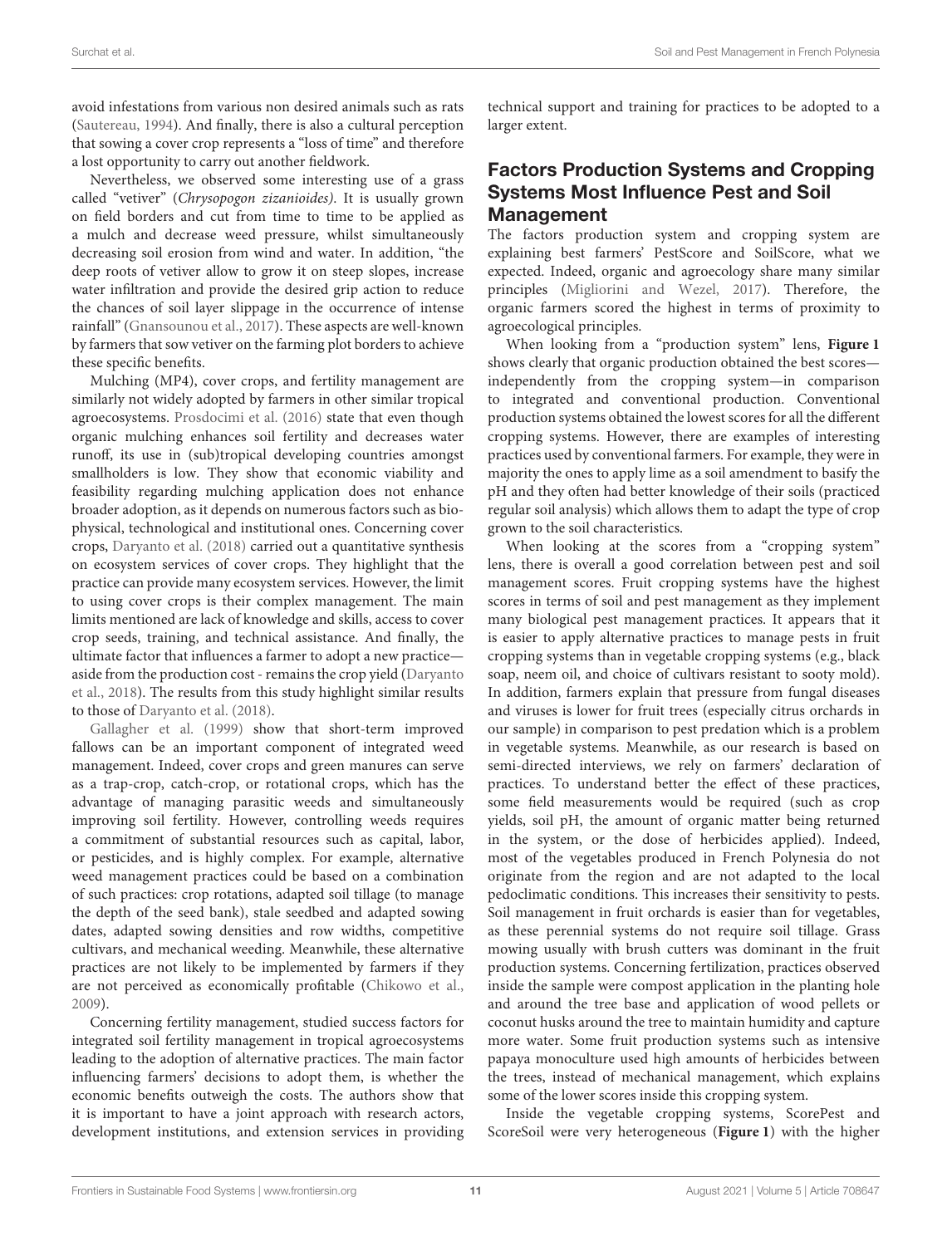scores coming from the organic farmers and the lowest scores coming from the conventional ones. Some of the good practices observed in the organic vegetable systems are the use of flower beds sown next to the cash crops to attract beneficial insects that feed on crop predators, or the use of landraces such as the winged bean Psophocarpus tetragonolobus that grow without any fertilizer, fixes nitrogen in the soil and has a high tolerance to pests (personal communication by farmer A, 2018). In the conventional production systems, one innovative practice observed was the use of the stale seedbed practice to manage weed growth before sowing the cash crop and avoid applying herbicide. However, machinery is required to use this practice, and therefore, it was only observed once (personal communication by farmer B, 2018). Some of the conventional vegetable farmers also chose high-yielding cultivars that were resistant to fungal diseases, and to viruses. However, these cultivars are often expensive which draws them back from being widely used (personal communication by farmer C, 2018).

Staple crops systems scores achieved quite similar scores in terms of soil management, but the variability of the scores for pest management is important among farms (**[Figure 1](#page-10-0)** and **[Table 5](#page-9-0)**). This can be understood by the fact that staple crops are mainly perennial crops that do not require frequent soil tillage activities (low soil disturbance), explaining higher soil management scores. Farmers producing staple crops are often the more "traditional ones" that live in Moorea or Raiatea and that do not produce for the competitive commercial vegetable markets. Their production logic is rather to achieve self-consumption and to sell the extra production as street vendors. Farming is often not the single activity of the farmers (fishing, handicraft), and therefore, there is less investment in the farming system (e.g., no machinery). Without access to some machinery, it is much more difficult to manage the weeds, and the farmers are therefore condemned to manage them by hand or with herbicides. One innovative staple production system observed was producing taro in combination with papaya trees. The papaya trees were planted on raised beds and the taro was intercropped in the lower hollows. This allowed optimizing land use, maintaining drained soil for the papaya and providing a humid and shady pit for the taro (personal communication by farmer D, 2018). More generally, the staple crop farmers growing various varieties of banana, plantain, sweet potato, cassava, and tarua did not need any pesticide management as they were avoiding monoculture plantations and were rotating the crops on their fields. Further research could focus on some of these intercropping systems to provide quantitative data on the potential synergies and validate these farmers' declarations.

Pineapple cropping systems obtained the lowest scores in terms of soil and pest management. They face weed management issues with three major weeds that tend to invade the pineapple crop [\(Joy, 2016\)](#page-14-37). These weeds are managed with herbicide applications. There are still many technical challenges for integrated management of these weeds that would require a large palette of practices such as prophylactic, cultural, mechanical, and biological (use of bioagents and bio-pesticides) practices to avoid serious crop losses in pineapple [\(Joy, 2016\)](#page-14-37). A current program is testing various cover crops, as it could be a way of avoiding non-desirable weed growth, and to simultaneously protect the soil from erosion [\(Service Public, 2018c\)](#page-15-15). However, farmers are still not convinced by these alternative practices as the risk of failure remains too high (competition for nutrients and difficulties to manage cover-crops development in inter-rows). Indeed, pineapple production is usually located in steep slopes which make mechanical interventions difficult, and mowing the cover-crops in the inter-rows is not usual in farms and remains difficult due to the inter-rows space (personal communication by farmer E, 2018). In addition, the pineapple cropping system also leads to soil erosion as when the pineapple yields start to decrease (approximately after 6 years), the culture is often destroyed with heavy machinery which scraps the topsoil and the plant residues are burnt (personal communication by farmer E, 2018). This practice reinforces soil erosion naturally present on steep slopes and is for this reason destructive for the agroecosystem (Service Public, [2018c\)](#page-15-15).

Finally, the scores for the mixed cropping systems are homogenous and usually high in terms of pest management. This can be explained by the fact that there is an important agrobiodiversity on the farms that might support natural biological pest regulation and enable reduction of pesticide use. However, soil management scores differ more greatly inside the mixed cropping systems as it depends mainly on three factors: the way herbicides are used, if the farmer owns machinery, and if organic matter is recycled on the farm. Some of the innovative practices observed in this group are rather linked to the farmers' market distribution channels, which is similar to those of some organic farmers, selling vegetable boxes and/or adding value to their products by producing jam or fruit puree (and decrease post-harvest losses).

# Drivers for Adoption of Agroecological Practices in French Polynesia

Currently, the use of organic-based fertilizers is limited by their price, the decreased convenience for application, and the lack of machinery that hinders the use of natural fertilizers (personal communication by multiple farmers in the sample). Therefore, pooling farm equipment could be a driver to improve fertilization and also weed management as glyphosate use was mostly used by farmers who do not possess machinery. The municipality of Taputapuatea on the island of Raiatea has started to propose compost to farmers that are produced out of the local organic waste. This model could be reproduced in other municipalities and the concept could be extended to the offer of fish and algae fertilizer. This could ensure access to good quality fertilizers and would allow farmers to save some time. Cover crops were not widely used because of their complexity of implementation, and as well the expensive cost of the seeds (personal communication by farmer F, 2018). Sowing flower beds to attract plant auxiliaries are also suffering from their expensive price and the fact that the practice is still unknown by most farmers (personal communication by a farmer advisor, 2018). Simultaneously, landraces are usually cheap but not widely used because of consumer demand for "modern" crops (personal communication by a farmer advisor, 2018). For the latter, it seems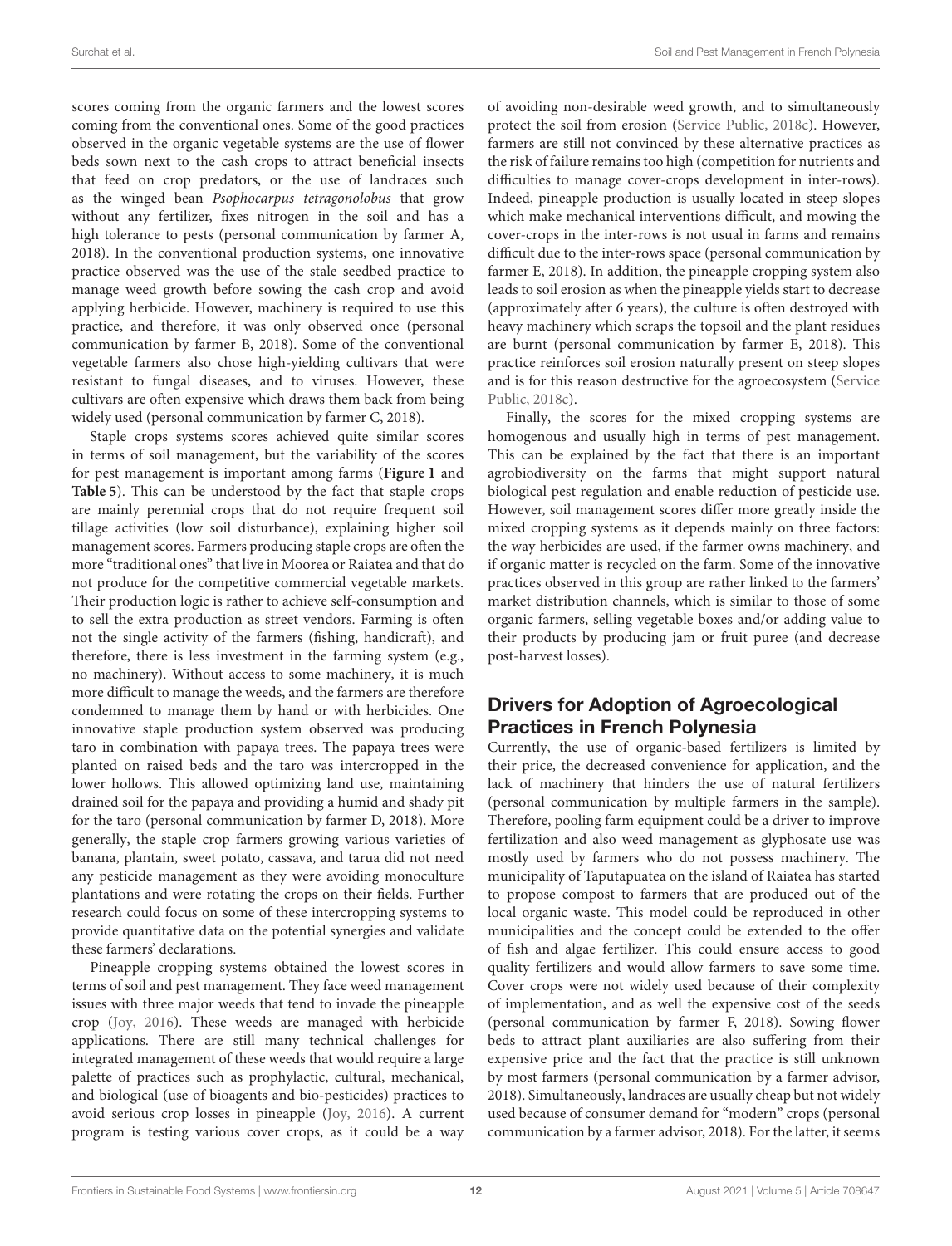that extension services have the responsibility to promote and explain to farmers and consumers why they should grow and eat landraces.

When looking at the current developments in French Polynesia, it appears that the Chamber of Agriculture and the Direction of Agriculture are conscious of these barriers and are implementing numerous actions to overcome them. Since 2016, the INTEGRE (INitiatives des TErritoires pour la Gestion Régionale de l'Environnement) Program conducted by the Agricultural Chamber started to publish online "technical leaflets" for organic production. Online leaflets are available to produce organic tomato, pepper, lettuce, zucchini, cucumber, cabbage, carrot, eggplant, and pineapple [\(INTEGRE, 2017\)](#page-14-33). In addition, there are other technical leaflets available for the use of green manure and cover crops, and the production of fish and algae fertilizer. Access to such information and knowledge exchange inside farmers' networks will be a major driver for the broader adoption of agroecological practices, that require more complex management [\(Petit et al., 2012\)](#page-14-38). Existing farmer networks already exist in French Polynesia via the Participatory Guarantee Systems (PGS) Bio Fetia that allows farmers to obtain the local organic label called "Bio Pasifika." The PGS Bio Fetia offers a good alternative for farmers who want to achieve organic standards but do not have the financial capacity to pay for external accreditation systems. Furthermore, the advantage of this PGS system lies in its promotion of social learning and exchange among organic farmer groups. Currently, nine local farmer groups exist with five of them located in the Society Archipelago (Windward and Leeward Islands).<sup>[4](#page-13-0)</sup> Additionally, the INTEGRE program<sup>[5](#page-13-1)</sup> is currently choosing "innovative bestfarms" all around the archipelagos to start working hand in hand with the farmers to develop trials for alternative practices. These two examples of existing farmer networks should allow to scaleout good practices from farmer to farmer and to ensure that the ecological knowledge and experience of indigenous Polynesian farmers are shared.

Consumer education can also be seen as a further driver for changes in practices. [Bricas et al. \(2001\)](#page-14-39) conducted a study on the marketing and consumption of horticultural and fruit food products in French Polynesia. They highlight the potential of marketing for certain products: organic products, local traditional crops, locally processed foods (uru crisps, dried bananas/mangos, taro wheat...). Therefore, consumer education could support the transition, in parallel to farmer training, with well-targeted campaigns on new and sustainable diets such as the campaign "eat local" launched to enhance the consumption of traditional staple crops [\(Fabresse, 2018\)](#page-14-40).

To conclude, this study has interviewed 32 farmers with the goal of identifying barriers and drivers for the adoption of agroecological practices and proposed a theoretical framework to analyze the proximity of farmers' management to agroecological principles. Results show that the interviewed farmers do implement different soil and pest management practices that are in line with agroecological principles and that overall, they seem to be more challenged to improve soil management than pest management. Many sampled farms showed having high levels of plant diversity, implemented crop rotations and mechanical weed management. Finally, we propose that the agricultural department in French Polynesia should focus on implementing farmer to farmer knowledge exchange and supporting demonstrations on farms to scale-out some of the agroecological practices observed. Moreover, training the local extension services staff about agroecological practices would be a further important avenue, supported by sensitizing consumers on the benefits of local staple crops and sustainably produced products.

# DATA AVAILABILITY STATEMENT

The datasets presented in this article are not readily available because the dataset is in the possession of French Polynesia and cannot be shared. Requests to access the datasets should be directed to Philippe Couraud, [phc.dag@gmail.com.](mailto:phc.dag@gmail.com)

# ETHICS STATEMENT

Ethical review and approval was not required for the study on human participants in accordance with the local legislation and institutional requirements. The patients/participants provided their written informed consent to participate in this study. To ensure ethical clearance, we anonymized all the data collected and we organized a workshop after carrying out the study to ensure that the farmers from the study could gain insights on agroecological practices that had been observed.

# AUTHOR CONTRIBUTIONS

All authors listed have made a substantial, direct and intellectual contribution to the work, and approved it for publication.

# FUNDING

This research has been funded by the Direction of Agriculture, Papeete (French Polynesia).

# ACKNOWLEDGMENTS

First, we want to thank the farmers that have been selected to participate in this study on a voluntary basis and have shared their knowledge with us. Second, we would like to thank all the team working at the Direction of Agriculture in Tahiti, that supported this research. Further credits to Hineiti Lou Chao, who provided many insights to understand the challenges of the French Polynesian complex systems. Finally, we highly acknowledge funding from the Direction of Agriculture of Tahiti for the field research.

<span id="page-13-1"></span><span id="page-13-0"></span><sup>4</sup>Further information about the SPG Bio Fetia can be found here: [https://www.](https://www.tahiti-infos.com/Poeti-Lo-parcours-reve-au-SPG-Bio-Fetia_a198984.html) [tahiti-infos.com/Poeti-Lo-parcours-reve-au-SPG-Bio-Fetia\\_a198984.html.](https://www.tahiti-infos.com/Poeti-Lo-parcours-reve-au-SPG-Bio-Fetia_a198984.html) <sup>5</sup>The INTEGRE program is now further developed under the name of PROTEGE: [https://protege.spc.int/en.](https://protege.spc.int/en)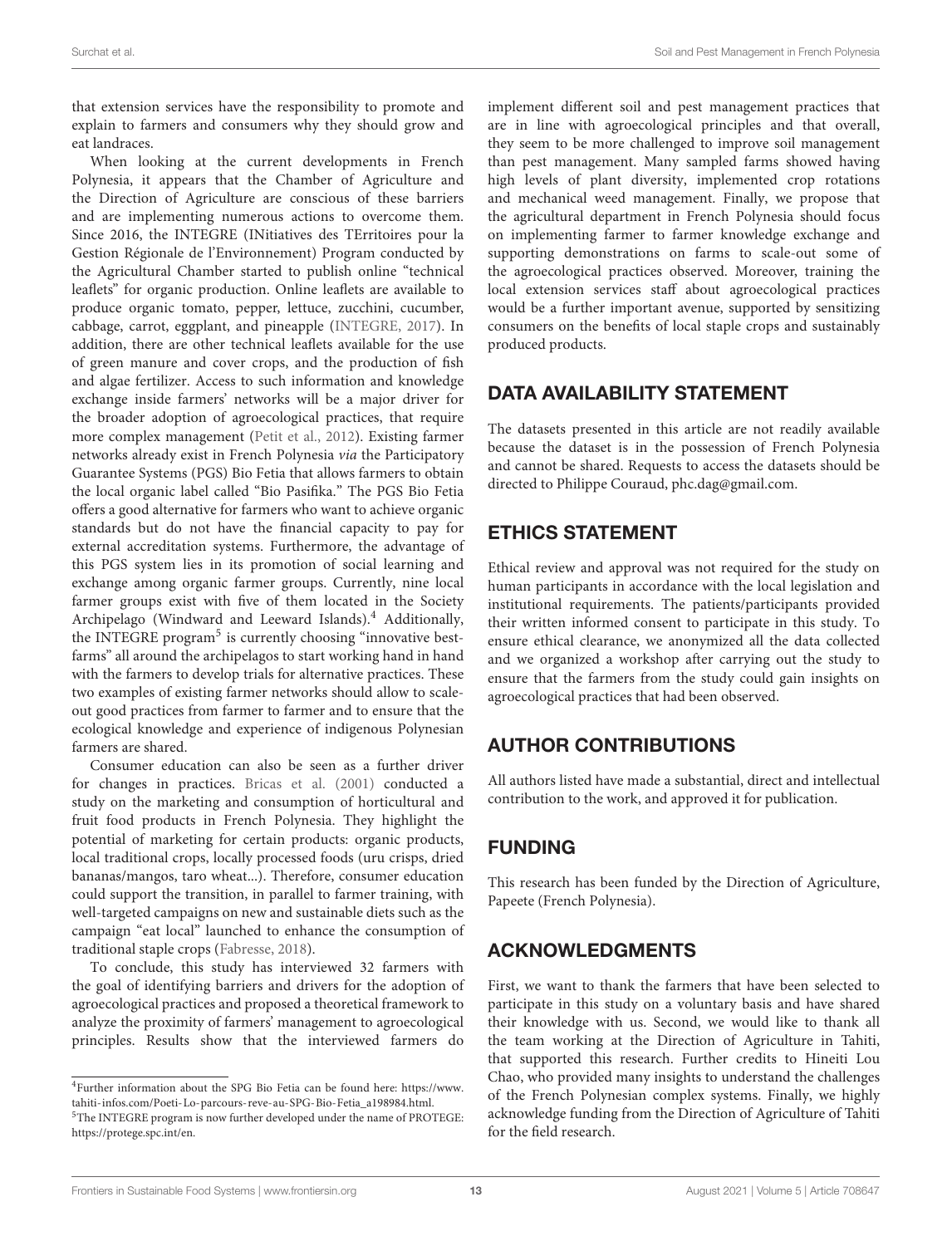## **REFERENCES**

- <span id="page-14-27"></span>Agegnehu, G., and Amede, T. (2017). Integrated soil fertility and plant nutrient management in tropical agro-ecosystems: a review. Pedosphere 27, 662–680. doi: [10.1016/S1002-0160\(17\)60382-5](https://doi.org/10.1016/S1002-0160(17)60382-5)
- <span id="page-14-11"></span>Altieri, M. A., and Nicholls, C. I. (1999). "Biodiversity, ecosystem function and insect pest management in agricultural systems," in Biodiversity in Agroecosystems, eds W. W. Collins and C. O. Qualset (Boca Raton, FL: CRC Press), 69–84.
- <span id="page-14-0"></span>Bellard, C., Thuiller, W., Leroy, B., Genovesi, P., Bakkenes, M., and Courchamp, F. (2013). Will climate change promote future invasions? Global Change Biol. 19, 3740–3748. doi: [10.1111/gcb.12344](https://doi.org/10.1111/gcb.12344)
- <span id="page-14-39"></span>Bricas, N., Etienne, J., and Mou, Y. (2001). Etude sur la commercialisation et la consommation des produits vivriers horticoles et fruitiers en Polynésie Française: Résultats de l'enquête de consommation alimentaire réalisée en Polynésie française en 1995. Pape'ete: Ministère de l'agriculture, Service du Développement Rural et le Centre de coopération International en Recherche Agronomique pour le Développement (CIRAD).
- <span id="page-14-20"></span>Capillon, A., and Manichon, H. (1991). Guide d'étude de l'exploitation agricole. Ed. InaPG/APCA. Relance Agronomique. Paris: Institut National Agronomique (INA), 1–65.
- <span id="page-14-5"></span>Carrère, M. C. (2017). Pesticides: les légumes importés pointés du doigt. Available online at: [https://www.tahiti-infos.com/Pesticides-Les-legumes](https://www.tahiti-infos.com/Pesticides-Les-legumes-importes-pointes-du-doigt_a166441.html)[importes-pointes-du-doigt\\_a166441.html](https://www.tahiti-infos.com/Pesticides-Les-legumes-importes-pointes-du-doigt_a166441.html) (accessed July 10, 2018).
- <span id="page-14-17"></span>Casagrande, M., Alletto, L., Naudin, C., Lenoir, A., Siah, A., and Celette, F. (2017). Enhancing planned and associated biodiversity in French farming systems. Agron. Sustain. Dev[. 37:57. doi: 10.1007/s13593-017-](https://doi.org/10.1007/s13593-017-0463-5) 0463-5
- <span id="page-14-25"></span>Cesarano, G., Zotti, M., Antignani, V., Marra, R., Scala, F., and Bonanomi, G. (2017). Soil sickness and negative plant-soil feedback: a reappraisal of hypotheses. J. Plant Pathol. 99, 545–570.
- <span id="page-14-29"></span>Chikowo, R., Faloya, V., Petit, S., and Munier-Jolain, N. M. (2009). Integrated Weed Management systems allow reduced reliance on herbicides and long-term weed control. Agri. Ecosyst. Environ. 132, 237–242. doi: [10.1016/j.agee.2009.04.009](https://doi.org/10.1016/j.agee.2009.04.009)
- <span id="page-14-1"></span>Communauté du Pacifique Sud (2017). Plan d'action pour la Polynésie Française. INTEGRE/Plan d'action du projet/août 2014 > janvier 2018. Available online at: [https://integre.spc.int/images/pdf/INTEGRE/telechargements/plan](https://integre.spc.int/images/pdf/INTEGRE/telechargements/plan-d-action-polynesie-francaise.pdf)[d-action-polynesie-francaise.pdf](https://integre.spc.int/images/pdf/INTEGRE/telechargements/plan-d-action-polynesie-francaise.pdf) (accessed December 6, 2019).
- <span id="page-14-18"></span>Couraud, P. (1985). Origines et transformation de l'agriculture en Polynésie française - Analyse économique du secteur agricole. Thèse de doctorat. Agro-économie. Paris: Institut National Agronomique Paris-Grignon.
- <span id="page-14-26"></span>Daryanto, S., Fu, B., Wang, L., Jacinthe, P.-A., and Zhao, W. (2018). Quantitative synthesis on the ecosystem services of cover crops. Earth Sci. Rev. 185, 357–373. doi: [10.1016/j.earscirev.2018.06.013](https://doi.org/10.1016/j.earscirev.2018.06.013)
- <span id="page-14-30"></span>Dray, S., and Dufour, A. (2007). The ade4 Package: implementing the duality diagram for ecologists. J. Statist. Softw. 22, 1–20. doi: [10.18637/jss.v022.i04](https://doi.org/10.18637/jss.v022.i04)
- <span id="page-14-40"></span>Fabresse, M. (2018). Lancement de la campagne "Manger Local". Available online at:<https://www.capl.pf/agriculture/lancement-de-la-campagne-manger-local> (accessed July 19, 2018).
- <span id="page-14-21"></span>FAO (2018). Guiding the Transition to Sustainable Food and Agricultural Systems. Rome: FAO.
- <span id="page-14-22"></span>FAO (2019). TAPE Tool for Agroecology Performance Evaluation 2019 – Process of development and guidelines for application. Test version. Rome: FAO.
- <span id="page-14-19"></span>Ferry, L. (1988). Contribution à l'étude des régimes hydrologiques de l'île de Tahiti. (Thèse de doctorat). Université de Paris Sud, Orsay, France.
- <span id="page-14-7"></span>Francis, C., Lieblein, G., Gliessman, S., Breland, T. A., Creamer, N., Harwood, R., et al. (2003). Agroecology: the ecology of food systems. J. Sustain. Agri. 22, 99–118. doi: [10.1300/J064v22n03\\_10](https://doi.org/10.1300/J064v22n03_10)
- <span id="page-14-35"></span>Gallagher, R. S., Fernandez, E. C. M., and McCallie, E. L. (1999). Weed management through short-term improved fallows in tropical agroecosystems Agroforest. Syst. 47, 197–221.
- <span id="page-14-10"></span>Gliessman, S. R. (2015). Agroecology: the Ecology of Sustainable Food Systems. Boca Raton, FL: CRC Press, Taylor and Francis. doi: [10.1201/b17881](https://doi.org/10.1201/b17881)
- <span id="page-14-34"></span>Gnansounou, E., Alves, C. M., and Raman, J. K. (2017). Multiple applications of vetiver grass–a review. Int. J. Environ. Sci. 2, 125–141.
- <span id="page-14-24"></span>HLPE (2019). Agroecological Approaches and Other Innovations for Sustainable Agriculture and Food Systems That Enhance Food Security and Nutrition.

Rome: Committee on World Food Security, High Level Panel of Experts on Food Security and Nutrition, FAO. Available online at: [http://www.fao.org/3/](http://www.fao.org/3/ca5602en/ca5602en.pdf) [ca5602en/ca5602en.pdf](http://www.fao.org/3/ca5602en/ca5602en.pdf) (accessed June 23, 2021).

- <span id="page-14-31"></span>Hope, A. C. (1968). A simplified Monte Carlo significance test procedure. J. R. Stat. Soc. 30, 582–598.
- <span id="page-14-2"></span>Institut d'émission d'outre-mer (2017). Rapport annuel 2016. Directeur de la publication: Marie-Anne POUSSIN-DELMAS. Responsable de la rédaction: Claude PERIOU. Etablissement Public National. Siège Social 164, rue Rivoli 750001 Paris. ISSN 1635-2262. Available online at: [http://www.ieom.fr/ieom/](http://www.ieom.fr/ieom/publications/rapports-annuels/2016.html) [publications/rapports-annuels/2016.html](http://www.ieom.fr/ieom/publications/rapports-annuels/2016.html) (accessed October 6, 2018).
- <span id="page-14-33"></span>INTEGRE (2017). Plan d'action Polynésie Française. Août 2014-Janvier 2018. Communauté du Pacifique (CPS) Nouméa Nouvelle-Calédonie. Available online at: [http://integre.spc.int/images/pdf/INTEGRE/telechargements/plan](http://integre.spc.int/images/pdf/INTEGRE/telechargements/plan-d-action-polynesie-francaise.pdf)[d-action-polynesie-francaise.pdf](http://integre.spc.int/images/pdf/INTEGRE/telechargements/plan-d-action-polynesie-francaise.pdf) (accessed December 6, 2019).
- <span id="page-14-37"></span>Joy, P. (2016). Research and Development Report 2015–16 of the Pineapple Research Station. Kerala Agricultural University.
- <span id="page-14-32"></span>Kartika, J. G., Reyes, M. R., and Susila, A. D. (2007). "Review of literature on perennial peanut (Arachis pintoi) as potential cover crop in the tropics," in Tillage Systems and Soil Ecology. Soil & Tillage Research, ed E. J. Kladivko (Greensboro, NC: North Carolina A&T State University), 61–76.
- <span id="page-14-28"></span>Kladivko, E. J. (2001). Tillage systems and soil ecology. Soil. Tillage. Res. 61, 61–76. doi: [10.1016/S0167-1987\(01\)00179-9](https://doi.org/10.1016/S0167-1987(01)00179-9)
- <span id="page-14-6"></span>Kopittke, P. M., Menzies, N. W., Wang, P., McKenna, B. A., and Lombi, E. (2019). Soil and the intensification of agriculture for global food security. Environ. Int. 132:105078. doi: [10.1016/j.envint.2019.105078](https://doi.org/10.1016/j.envint.2019.105078)
- <span id="page-14-3"></span>LEGIFRANCE (2004). Loi organique n<sup>o</sup> 2004-192 du 27 février 2004 portant statut d'autonomie de la Polynésie française (1). Available online at: [https://](https://www.legifrance.gouv.fr/affichTexte.do?cidTexte=JORFTEXT000000435515&categorieLien=cid) [www.legifrance.gouv.fr/affichTexte.do?cidTexte=JORFTEXT000000435515&](https://www.legifrance.gouv.fr/affichTexte.do?cidTexte=JORFTEXT000000435515&categorieLien=cid) [categorieLien=cid](https://www.legifrance.gouv.fr/affichTexte.do?cidTexte=JORFTEXT000000435515&categorieLien=cid) (accessed December 8, 2019).
- <span id="page-14-14"></span>Magrini, M. B., and Triboulet, P. (2012). Transition agroécologique, innovation et effets de verrouillage: le rôle de la structure organisationnelle des filières. Cahiers Agri. 21, 34–45. doi: [10.1684/agr.2012.0539](https://doi.org/10.1684/agr.2012.0539)
- <span id="page-14-12"></span>McIntyre, B. D., Herren, H. R., and Wakhungu, J. (2009). Global Report (International Assessment of Agricultural Knowledge, Science and Technology for Development).
- <span id="page-14-8"></span>Méndez, V. E., Bacon, C. M., Cohen, R., and Gliessman, S. R. (eds.). (2015). Agroecology: A Transdisciplinary, Participatory and Action-Oriented Approach. CRC Press.
- <span id="page-14-15"></span>Meynard, J. M. (2012). La reconception est en marche! Conclusion au Colloque ≪ Vers des systèmes de culture innovants et performants: De la théorie à la pratique pour concevoir, piloter, évaluer, conseiller et former ≫. Innovations Agronomiques (20). Paris: Institut national de recherche pour l'agriculture, l'alimentation et l'environnement (INRAE), 143–153.
- <span id="page-14-36"></span>Migliorini, P., and Wezel, A. (2017). Converging and diverging principles and practices of organic agriculture regulations and agroecology. A review. Agron. Sustain. Dev. 37:63. doi: [10.1007/s13593-017-0472-4](https://doi.org/10.1007/s13593-017-0472-4)
- <span id="page-14-4"></span>Ministère de l'Economie Rurale (2011). Politique agricole pour la Polynésie Française 2011–2020. Pape'ete: Ministère de l'Agriculture, de l'Elevage et de la Forêt.
- <span id="page-14-23"></span>Mottet, A., Bicksler, A., Lucantoni, D., De Rosa, F., Scherf, B. D., Scopel, E., et al. (2020). Assessing transitions to sustainable agricultural and food systems: a tool for agroecology performance evaluation (TAPE). Front. Sustain. Food Syst. 2020:579154. doi: [10.3389/fsufs.2020.579154](https://doi.org/10.3389/fsufs.2020.579154)
- <span id="page-14-13"></span>Nicholls, C. I., Altieri, M. A., and Vazquez, L. (2017). "Agroecological principles for the conversion of farming systems," in Agroecological Practices for Sustainable Agriculture: Principles, Applications, and Making the Transition, ed A. Wezel (New Jersey: World Scientific), 1–18. doi: [10.1142/9781786343062\\_0001](https://doi.org/10.1142/9781786343062_0001)
- <span id="page-14-9"></span>Olson, R. K., and Francis, C. A. (1995). "A hierarchical framework for evaluating diversity in agroecosystems," in Exploring the Role of Diversity in Sustainable Agriculture, eds R. Olson, C. Francis and S. Kaffka (Madison, WI: American Society of Agronomy, Crop Science Society of America, Soil Science Society of America), 5–34. doi: [10.2134/1995.exploringroleofdiversity.c1](https://doi.org/10.2134/1995.exploringroleofdiversity.c1)
- <span id="page-14-16"></span>Padel, S. (2001). Conversion to organic farming: a typical example of the diffusion of an innovation? Sociol. Ruralis [41, 40–61. doi: 10.1111/1467-](https://doi.org/10.1111/1467-9523.00169) 9523.00169
- <span id="page-14-38"></span>Petit, M. S., Reau, R., Dumas, M., Moraine, M., Omon, B., and Josse, S. (2012). Mise au point de systèmes de culture innovants par un réseau d'agriculteurs et production de ressources pour le conseil. Innov. Agron. 20, 79–100.